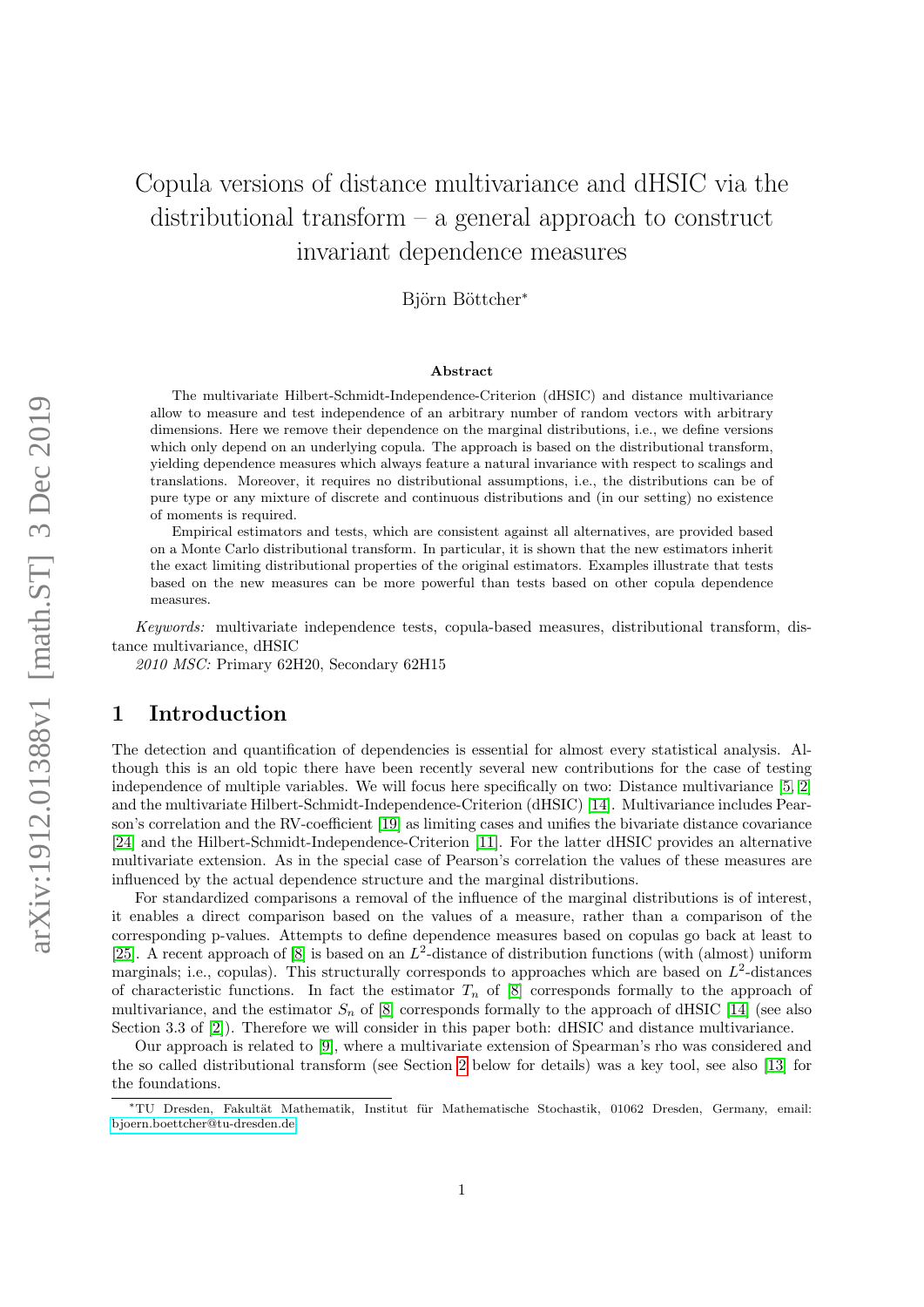A theoretic (population) approach to transform any dependence measure into a measure which only depends on the copula consists of two steps: 1. Transform the random variables such that their distribution function is nothing but the copula. 2. Use the new random variables in the measure.

A slight difficulty with this approach is the fact that for non-continuous random variables the corresponding copula is in general not unique. But note, by an appropriate choice of the transformation procedure the resulting copula becomes unique.

Thus a natural approach to the corresponding sample version of the measure is: 1. Transform the samples to samples of the copula. 2. Use the new samples in the measure. For practical applications this shows that an explicit estimation of the copula is superficial, one only requires a method to transform samples into samples of the copula.

A closely related approach transforms each margin by its distribution function. This is well established standard, see e.g. [\[18,](#page-13-3) Section 1] for the setting of distance covariance, [\[6,](#page-12-7) Section 2.4] for joint distance covariance (which is closely related to total distance multivariance) and [\[16\]](#page-12-8) for the setting of HSIC (and e.g. [\[21,](#page-13-4) [20\]](#page-13-5) for more recent variants). The method yields for general marginals a 'rank-based' measure. For continuous marginals its population version coincides with the method which we propose, but for marginals with discrete components and for the sample versions our method will have the key advantage that the marginals (and their limits) are always uniformly distributed. In general, the ranks of the transformed samples in our approach coincide with ranks obtained with randomized tie breaking.

For discrete distributions (in particular if the distribution is concentrated only on a few values) a transformation to the uniform distribution will make the dependence less pronounced. Thus one can not expect that the above approach will always improve the dependence detection. Nevertheless, the examples in Section [5](#page-7-0) show several cases where an improvement occurs.

In the next section we recall the distributional transform and provide a general framework to transform any multivariate dependence measure into a measure which only depends on the copula. The framework extends the work of [\[13\]](#page-12-6) and [\[22\]](#page-13-6) by focusing on the distributional properties of the corresponding sample versions. Thereafter the copula version of distance multivariance (Section [3\)](#page-4-0) and dHSIC (Section [4\)](#page-6-0) are defined and analysed. Examples are provided in Section [5](#page-7-0) and technical proofs are collected in Section [7.](#page-10-0) In Section [6](#page-10-1) a short summary and outlook is given. In a supplement<sup>[1](#page-1-1)</sup> further simulations are provided, extending the discussions and parameter settings of the main examples.

## <span id="page-1-0"></span>2 The distributional transform – removing dependence on marginal distributions

A tool to transform any random variable to a uniformly distributed random variable is the so called distributional transform, see e.g. [\[22,](#page-13-6) [13\]](#page-12-6) and the references given therein. For marginals with continuous distributions this becomes the classical transformation using solely the marginal distribution function.

For a univariate random variable  $X$  define

$$
T_X(x, u) \coloneqq \mathbb{P}(X < x) + u \mathbb{P}(X = x) \tag{2.1}
$$

and let U be an independent uniformly distributed random variable. Then the distributional transform of X is the random variable  $T_X(X, U)$  and it has the following properties.

<span id="page-1-2"></span>**Theorem 2.1.** With the above notations and  $F_X(x) \coloneqq \mathbb{P}(X \leq x)$ :

- 1.  $T_X(X, U)$  is uniformly distributed.
- 2.  $X = F_X^{-1}(T_X(X, U))$  almost surely.
- 3. The distributional transform is invariant with respect to strictly increasing transformations, in particular translations and scalings, i.e., for any  $a > 0$  and  $b \in \mathbb{R}$ :

$$
T_{aX+b}(aX+b, U) = T_X(X, U).
$$
\n(2.2)

<span id="page-1-1"></span> $1_{\text{pages}}$  [15](#page-14-0) ff. of this manuscript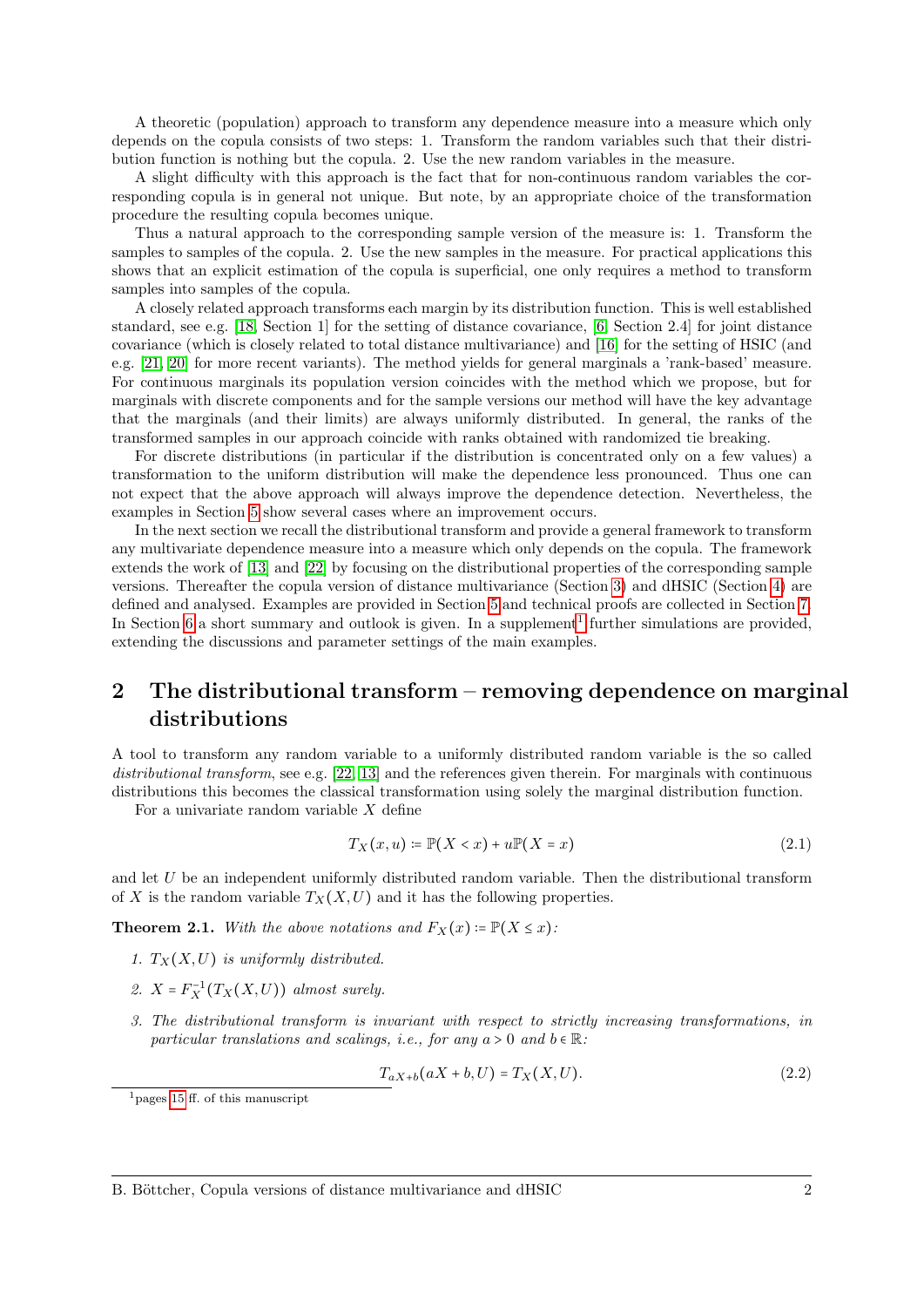4. Random variables  $X_1, \ldots, X_n$  and their distributional transforms  $T_1(X_1, U_1), \ldots, T_n(X_n, U_n)$  (with  $U_i$  being independent and uniformly distributed) have the same copula.<sup>[2](#page-2-0)</sup> In particular, this is the independence copula if and only if the random variables are independent. (To avoid confusion, note that if the distribution of some  $X_i$  has a discrete component the copula describing the dependence of  $X_1, \ldots, X_n$  is not unique - but one of these is the unique copula given via the distributional transform.)

Proof. The first two statements are classical, e.g. [\[13,](#page-12-6) Lemma 3] and [\[22,](#page-13-6) Proposition 2.1]. The third statement is a direct consequence of the following elementary identity for any strictly increasing trans-formation q (see also [\[23\]](#page-13-7)):

$$
T_{g(X)}(g(x),u) = \mathbb{P}(g(X) < g(x)) + u \mathbb{P}(g(X) = g(x)) = \mathbb{P}(X < x) + u \mathbb{P}(X = x) = T_X(x,u). \tag{2.3}
$$

The last statement is the multivariate formulation of [\[13,](#page-12-6) Proposition 4], see also [\[22,](#page-13-6) Theorem 2.2] and its proof. П

Remark 2.2. The copula corresponding to the random variables transformed by the distributional transform, i.e., the distribution function of  $(T_1(X_1, U_1), \ldots, T_n(X_n, U_n))$ , is for discontinuous marginals also known as checkerboard copula [\[8,](#page-12-4) Definition 1] or multilinear extension copula.

The last statement of Theorem [2.1](#page-1-2) can be used to transform any dependence measure  $d(X_1, \ldots, X_n)$ to a dependence measure which only depends on the copula

$$
d_{cop}(X_1, \ldots, X_n) \coloneqq dT_{\mathbf{X}}(X_1, \ldots, X_n) \coloneqq d(T_{X_1}(X_1, U_1), \ldots, T_{X_n}(X_n, U_n)). \tag{2.4}
$$

This measure is by property 3. of Theorem [2.1](#page-1-2) always scale and translation invariant. Note that the setting implicitly includes also the case of dependence measures for random vectors, since in this setting just some variables would be grouped on both sides. Therefore  $d_{cop}$  in [\(2.4\)](#page-2-1) is also well defined for random vectors  $X_i = (X_{i,1}, \ldots, X_{i,d_i})$  if we use the notation

<span id="page-2-3"></span><span id="page-2-1"></span>
$$
T_{X_i}(X_i, U_i) \coloneqq (T_{X_{i,1}}(X_{i,1}, U_{i,1}), \dots, T_{X_{i,d_i}}(X_{i,d_i}, U_{i,d_i})). \tag{2.5}
$$

To get related sample versions one could follow the approach of [\[9\]](#page-12-5) where especially the variables  $U_i$ are replaced by their expectations. In slight variation to this we will finally replace the  $U_i$  by random samples, i.e., we use an empirical Monte Carlo version of the distributional transform. This yields under  $H_0$  (i.e., under the assumption that  $X_1, \ldots, X_n$  are independent) that the limits of the estimators do not depend on the marginal distributions. Nevertheless, for multivariate marginals they still depend on the marginal copulas (see Remark [2.7\)](#page-4-1).

For  $x \in \mathbb{R}$ ,  $u \in [0,1]$  the univariate empirical distributional transform based on the sample sequence  $x^{(1)}, \ldots, x^{(N)} \in \mathbb{R}$  is

<span id="page-2-2"></span>
$$
{}^{N}T(x, u; x^{(1)}, \dots, x^{(N)}) \coloneqq \frac{1}{N} \sum_{k=1}^{N} \left[ \mathbb{1}_{(-\infty, x)} (x^{(k)}) + u \delta_x (x^{(k)}) \right], \tag{2.6}
$$

and it has the following approximation property.

<span id="page-2-4"></span>**Theorem 2.3** (Fundamental theorem of the empirical distributional transform). Let  $X^{(k)}$ ,  $k \in \mathbb{N}$  be independent sories of a partially  $X$ , then independent copies of a random variable X, then

$$
\lim_{N \to \infty} \sup_{\substack{x \in \mathbb{R} \\ u \in [0,1]}} \left| {}^{N}T(x, u; X^{(1)}, \dots, X^{(N)}) - T_X(x, u) \right| = 0 \text{ almost surely.}
$$
\n(2.7)

Proof. The statement is a direct consequence of the fundamental theorem of statistics, the Gliwenko-Cantelli theorem (e.g. [\[7,](#page-12-9) Thm. (7.4)]), which states the almost sure uniform convergence of the empirical distribution function  ${}^N F(.) := \frac{1}{N} \sum_{k=1}^N \mathbb{1}_{(-\infty,1]} (X^{(k)})$  to the distribution function  $F_X(.)$ . Hence also  $P(X \le x) = F_X(x-)$  and  $P(X = x) = F_X(x) - F_X(x-)$  are uniformly approximated for all  $x \in \mathbb{R}$ . Moreover the extra factor  $u$  is restricted to a bounded set, thus  $(2.7)$  holds.

<span id="page-2-0"></span><sup>&</sup>lt;sup>2</sup>Univariate random variables  $X_1, \ldots, X_n$  have the copula C if  $F_{(X_1,\ldots,X_n)}(x_1,\ldots,x_n) = C(F_{X_1}(x_1),\ldots,F_{X_n}(x_n))$  for all  $x_i \in \mathbb{R}$ ; the independence copula is  $\Pi(x_1, \ldots, x_n) = \prod_{i=1}^n x_i$ .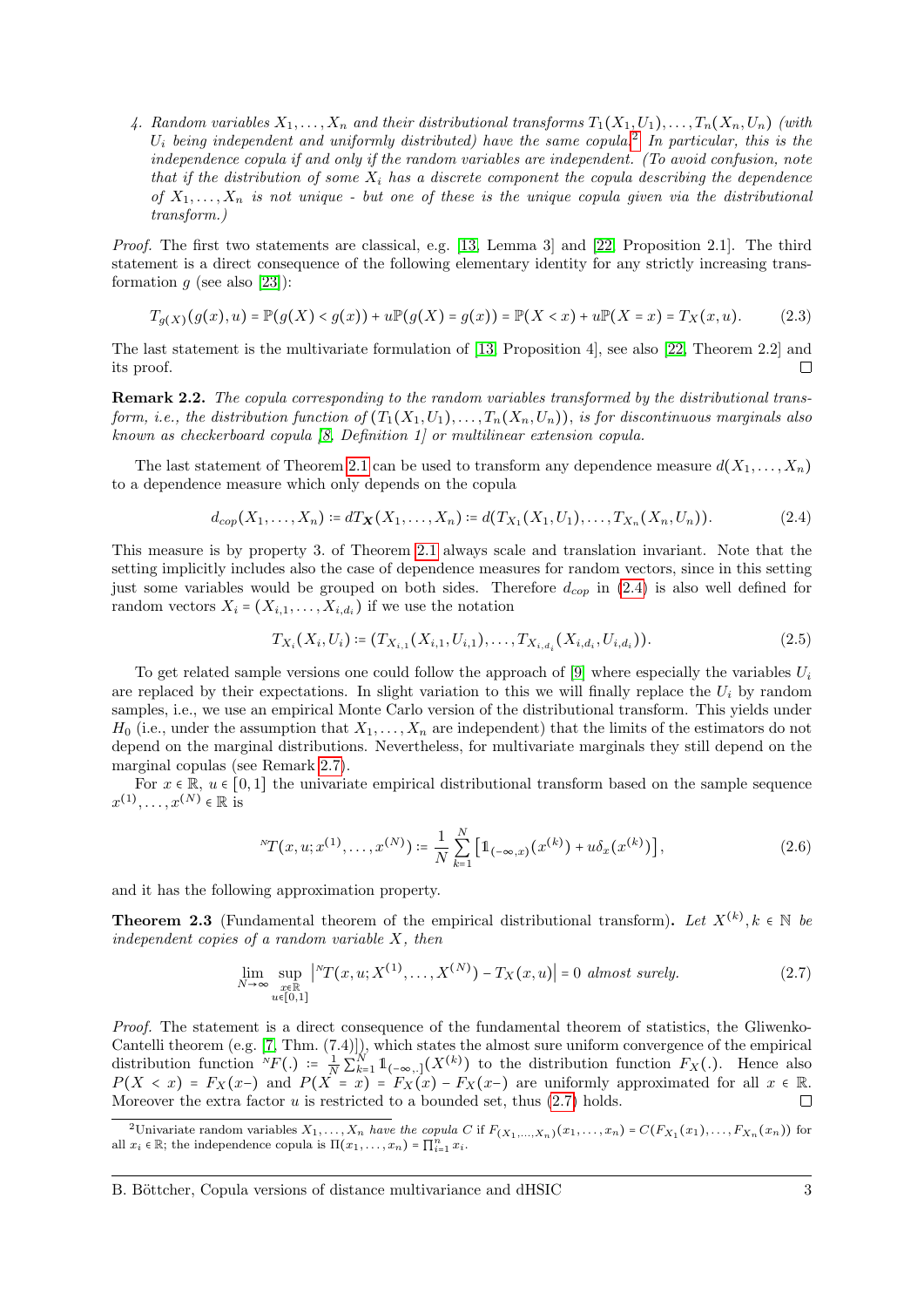As in [\(2.5\)](#page-2-3) the notation of the empirical distributional transform will be extended to vectors, i.e., for  $x_i = (x_{i,1}, \ldots, x_{i,d_i}) \in \mathbb{R}^{d_i}, u_i \in \mathbb{R}^{d_i}$  and a sequence  $(x_i^{(k)})_{k \in \{k,\ldots,N\}}$  in  $\mathbb{R}^{d_i}$ 

$$
{}^{N}T(x_i, u_i; x_i^{(1)}, \dots, x_i^{(N)}) \coloneqq
$$
  

$$
({}^{N}T(x_{i,1}, u_{i,1}; x_{i,1}^{(1)}, \dots, x_{i,1}^{(N)}), \dots, {}^{N}T(x_{i,d_i}, u_{i,d_i}; x_{i,d_i}^{(1)}, \dots, x_{i,d_i}^{(N)})).
$$
 (2.8)

Let  $x^{(k)} = (x_1^{(k)}, \ldots, x_n^{(k)})$  be samples of independent copies of  $\mathbf{X} = (X_1, \ldots, X_n)$  for  $k = 1, \ldots, N$ . Then define the (Monte Carlo) empirical distributional transform of  $(x^1, \ldots, x^{(N)})$  to be  $(t^{(1)}, \ldots, t^{(N)})$ with elements  $t^{(k)} = (t_1^{(k)}, \dots, t_n^{(k)})$  given by

<span id="page-3-3"></span>
$$
t_i^{(k)} \coloneqq {}^{N}T(x_i^{(k)}, u_i^{(k)}; x_i^{(1)}, \dots, x_i^{(N)}) \tag{2.9}
$$

where all  $u_i^{(k)}$  (or its components if it is in  $\mathbb{R}^{d_i}$ ) are samples of independent copies of a uniformly distributed random variable. By Theorem [2.3](#page-2-4) the  $t^{(k)}, k = 1, ..., N$  are approximately samples of  $(T, (X, U))$  $(T_{X_1}(X_1,U_1),\ldots,T_{X_n}(X_n,U_n)).$ 

Now suppose for the measure d in  $(2.4)$  exists an estimator  $\frac{N}{d}$  then the natural candidate for an estimator for  $d_{cop}$  is

$$
{}^{N}d_{cop}(x^{(1)},\ldots,x^{(N)}) \coloneqq {}^{N}d^{N}T(x^{(1)},\ldots,x^{(N)}) \coloneqq {}^{N}d(t^{(1)},\ldots,t^{(N)}).
$$
\n(2.10)

The notation  $\Delta N T$  is introduced to distinguish this estimator from the theoretic estimator  $\Delta T$ **X** where one uses the true distributional transform, i.e.,  ${}^N dT_X(x^{(1)}, \ldots, x^{(N)}) \coloneqq {}^N d(T_X(x^{(1)}, u^{(1)}), \ldots, T_X(x^{(N)}, u^{(N)})).$ <br>The letter is important since it fits directly into any distribution, and limit theory for  $N d$ , the  $T_n(x^{(k)}, u$ The latter is important since it fits directly into any distribution- and limit theory for <sup>N</sup>d, the  $T_X(x^{(k)}, u^{(k)})$ are just samples of independent copies of  $(T_{X_1}(X_1, U_1), \ldots, T_{X_n}(X_n, U_n))$ . Using this relation the next theorem states that  $N_{d_{CD}}$  inherits the convergence properties of  $N_d$  if the latter is uniformly continuous. But note that this does in general not hold for scaled versions of these estimators, as we will discuss afterwards.

<span id="page-3-2"></span>**Theorem 2.4** (preservation of consistency). Let <sup>N</sup>d be uniformly continuous on  $[0,1]$  in the following sense: for all  $\varepsilon > 0$  exists  $\delta_{\varepsilon} > 0$  such that for all  $N \in \mathbb{N}$ 

$$
\max_{1 \le k \le N} |x^{(k)} - y^{(k)}| < \delta_{\varepsilon} \quad \Rightarrow \quad |^{N} d(x^{(1)}, \dots, x^{(N)}) - {^{N}} d(y^{(1)}, \dots, y^{(N)})| < \varepsilon,\tag{2.11}
$$

and let  $X^{(1)},...,X^{(N)}$  be independent copies of **X**. Then  $\mathbb{N}d\mathbb{N}T(X^{(1)},...,X^{(N)})$  and  $\mathbb{N}dT_{\mathbf{X}}(X^{(1)},...,X^{(N)})$ converge to the same limit in the same mode of convergence.

Proof. Let  $\varepsilon > 0$  and set  $\delta_{\varepsilon}$  as in [\(2.11\)](#page-3-0). Then by Theorem [2.3](#page-2-4) we can find an  $N_0$  such that  $|{}^N T(x, u; X_i^{(1)}, \ldots, X_i^{(N)}) -$ <br> $\overline{T}$  (x, u)  $\leq \delta$  almost symply and uniformly in g and u. Then by (2.11)  $T_{X_i}(x, u)$  <  $\delta_{\varepsilon}$  almost surely and uniformly in x and u. Then by [\(2.11\)](#page-3-0)

<span id="page-3-1"></span><span id="page-3-0"></span>
$$
|^{N}d^{N}T(\ldots)-^{N}dT_{\mathbf{X}}(\ldots)|<\varepsilon.\tag{2.12}
$$

Thus the left hand side of [\(2.12\)](#page-3-1) converges to 0 almost surely as  $N \to \infty$ . Finally, directly or by the general implication  $Y_n \stackrel{\mathbb{P}}{\rightarrow} Y, Z_n \stackrel{\mathbb{P}}{\rightarrow} 0 \Rightarrow Y_n + Z_n \stackrel{\mathbb{P}}{\rightarrow} Y$  the convergence of

$$
^{N}d^{N}T(...) = {^{N}d^{N}T(...) - ^{N}dT_{\mathbf{X}}(...)} + ^{N}dT_{\mathbf{X}}(...)
$$
\n(2.13)

is inherited from  $\sqrt[N]{dT_X}$ .

A direct consequence of Theorem [2.4](#page-3-2) is the convergence for estimators with representations of Vstatistic type.

Corollary 2.5 (preservation of consistency for estimators of  $V$ -statistic type). If

$$
^{N}d(x^{(1)},\ldots,x^{(N)}) = \frac{1}{N^{m}}\sum_{i_{1},\ldots,i_{m}=1}^{N} g(x_{i_{1}},\ldots,x_{i_{m}})
$$
\n(2.14)

for some g which is continuous on  $[0,1]^m$ , then  $\Delta^N T$  and  $\Delta^N T$  converge to the same limit in the same mode of convergence.

 $\Box$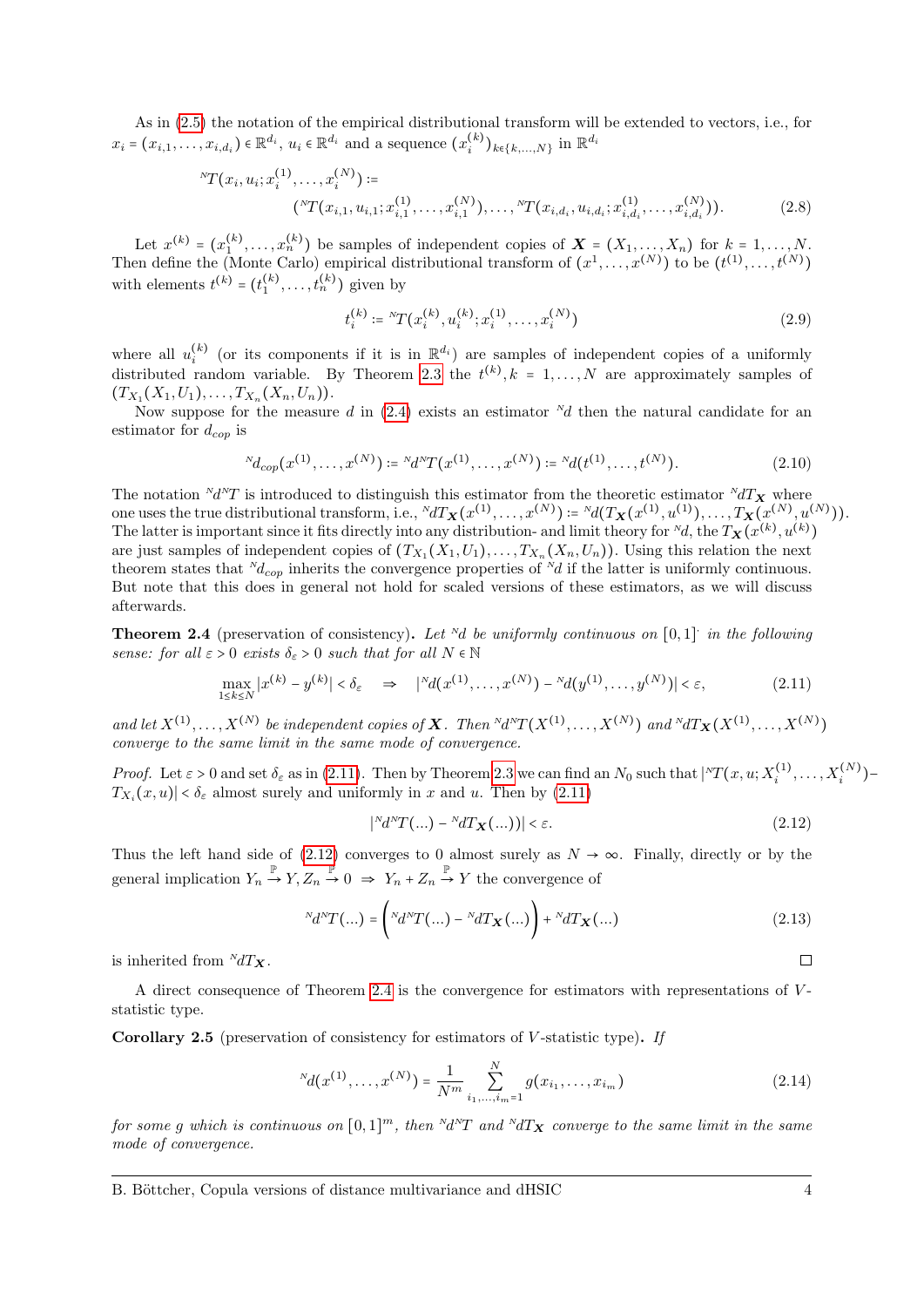To test independence the consistency of  $\mathbb{Y}_d$  is usually not sufficient, but one requires the convergence in distribution of some related statistic under  $H_0$ . In the setting of  $^{Nd}$  being a V-statistic the corresponding test statistic is of the form  $N^{\beta}N d$  for some  $\beta > 0$ . Theoretically here again a uniformity of the convergence<br>is negatively to the convergence wealth from  $N dT + \epsilon N dN T$ . But so the following counterparamely above, for is required to transfer results from  $\Delta T$  to  $\Delta N$ . But, as the following counterexample shows, for the proof of such convergence it seems necessary to go into the details of the specific statistic.

Remark 2.6 (Counterexample - for scaled V-statistics the distributional limit is in general not preserved when replacing  $T_X$  by  $T_Y$ ). We give an elementary example (without explicit link to dependence measures). Let  $X^{(i)}$  be independent copies of a continuous random variable X. Due to the continuity we have:  $T_X = F_X$ . Define  $g(x) := 12(x - \frac{1}{2})$  then by the strong law of large numbers  $\mathbb{E}[X(Y^{(1)}), \ldots, F_X(X^{(N)}))] := \frac{1}{N} \sum_{i=1}^N g(F_X(X^{(i)})) \xrightarrow{a.s.} 0$  since  $F_X(X^{(i)})$  are uniformly distributed

with mean  $\frac{1}{2}$  and variance  $\frac{1}{12}$ . Moreover, by the central limit theorem  $\sqrt{N}N(F_X(X^{(1)}),...,F_X(X^{(N)})) \stackrel{d}{\rightarrow}$  $Z \sim N(0, 1)$ . But in this case the distance to the V-statistic with  $F_X$  replaced by <sup>N</sup>F does not vanish, in fact:

$$
\sqrt{N}\cdot\left({}^{N}V({}^{N}F(X^{(1)},\boldsymbol{X}),\ldots,{}^{N}F(X^{(N)},\boldsymbol{X})\right)-{}^{N}V(F_X(X^{(1)}),\ldots,F_X(X^{(N)})))\stackrel{d}{\rightarrow}Z'\not\equiv0
$$

where  ${}^N F(., \mathbf{X})$  denotes the empirical distribution function of  $X^{(1)}, \ldots, X^{(N)}$ . The above convergence is a consequence of the fact that  $\sqrt{N}({}^N F(x, \mathbf{X}) - F_X(x)) \xrightarrow{d} Z'' \sim N(0, \mathbb{P}(X \leq x) \mathbb{P}(X > x))$  by the central limit theorem.

This shows that in general the limits of  $N(F_X(...))$  and  $N(F_Y(...))$  differ.

We aim to use the explicitly known limit behaviour of the underlying estimators without the requirement to reprove these. In this case the limit distribution of the estimator only depends on the copula and on the uniform marginals. This is (besides the margin free quantification of dependence) a further benefit for practical applications of the presented approach, since it can yield computationally faster test procedures.

<span id="page-4-1"></span>Remark 2.7 (Speed advantage of methods based on the distributional transform). The knowledge that the limit margins are uniformly distributed (by Theorem [2.1\)](#page-1-2), allows to precompute required quantities, which otherwise (without the distributional transform) would require additional information prior to the test.

A basic example is a Monte Carlo p-value derivation: Suppose one knows (as it will be the case in our setting) that the distribution of the limit of the test statistic does not depend on the marginals, and one wants to perform many tests in the setting of n univariate marginals with a sample size of  $N$ . Then one can easily obtain an approximate distribution function of the given estimator under  $H_0$  (i.e., for independent marginals) based on Monte Carlo samples (with samples of size  $N$ ) of n independent uniformly distributed random variables. This distribution function can then be reused in every test. The quality of this approximation turns out to be good in our setting (see Figure [S.2\)](#page-15-0). Formally this means (in quality of the distribution of the approximate Monte Carlo H<sub>0</sub> samples  $\sqrt{N} \cdot {}^{N}d^{(uH_0, (1)}, \ldots, {}^{N}d_0, (N))$ <br>is close to the distribution of exact Monte Carlo H<sub>0</sub> samples  $\sqrt{N} \cdot {}^{N}d^{N}T(x^{H_0, (1)}, \ldots, x^{H_0, (N)})$ , wher  $u^{H_0,(k)}$  are vectors with samples of independent uniformly distributed random variables and  $x^{H_0,(k)}$  are samples of  $(X_1, \ldots, X_n)$  with independent components.

Note, that in general this method is not applicable if the variables under consideration are multivariate, since in this case the marginal distributions under  $H_0$  are multivariate. Each margin then still consists of univariate uniformly distributed components, but these components can be dependent.

This section presented a general approach for the construction of dependence measures based on the copula, i.e., the new measures are invariant with respect to a change of the marginal distributions. As stated before, via the  $u_i^{(k)}$  some further randomness is introduced and this might or might not blur a given dependence, see the examples in Section [5.](#page-7-0)

#### <span id="page-4-0"></span>3 Copula distance multivariance

Distance multivariance is defined by (cf. [\[2\]](#page-12-1))

$$
M(X_1,\ldots,X_n) \coloneqq \sqrt{\int \left| \mathbb{E}\left(\prod_{i=1}^n (e^{iX_i \cdot t_i} - f_{X_i}(t_i))\right) \right|^2 \rho(dt)} \tag{3.1}
$$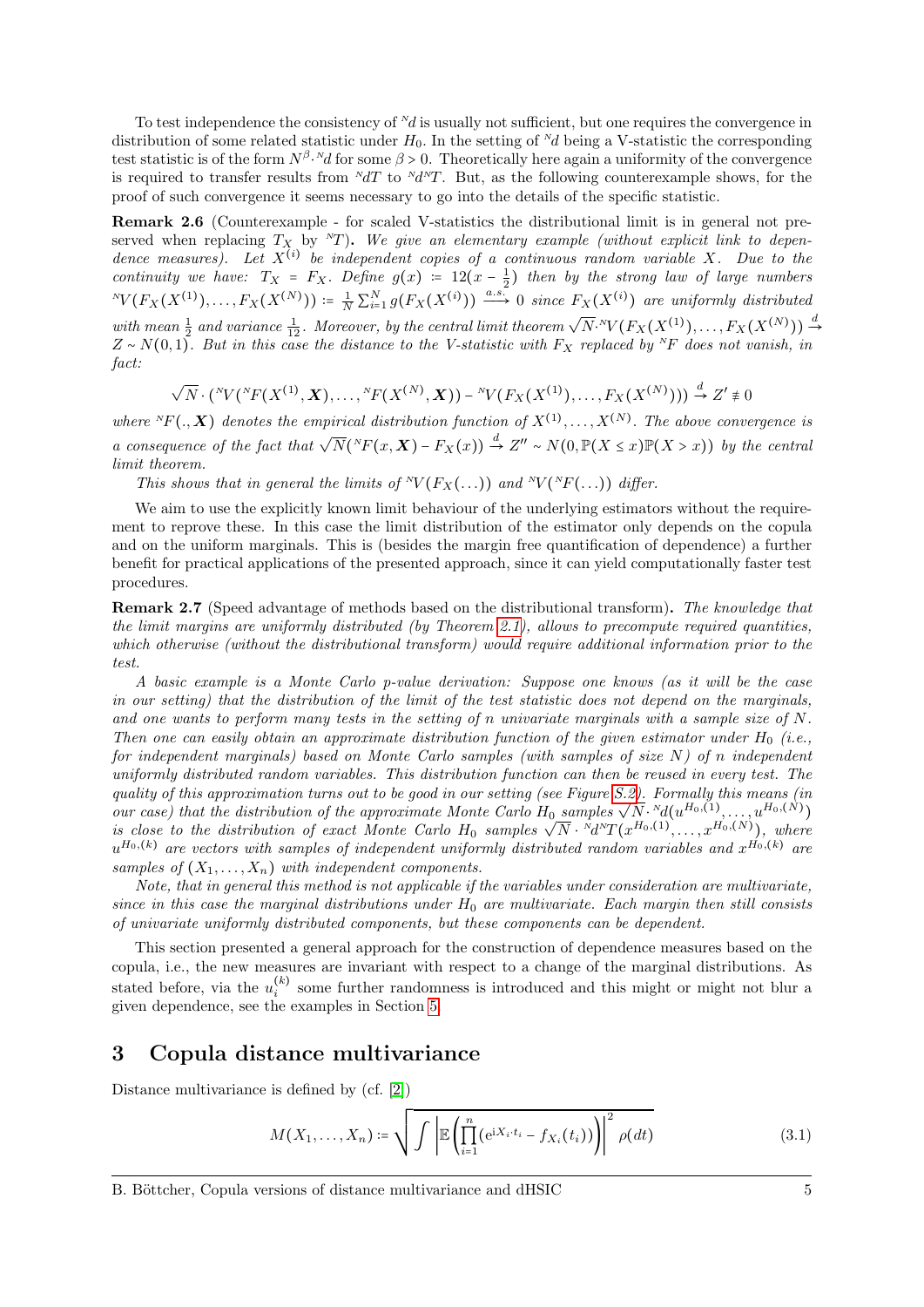where  $X_i$  are  $\mathbb{R}^{d_i}$  valued random variables with characteristic functions  $f_{X_i}(t_i) \coloneqq \mathbb{E}(\mathrm{e}^{\mathrm{i}X_i \cdot t_i})$  and  $\rho = \otimes_{i=1}^n \rho_i$ is based on symmetric measures  $\rho_i$  with full support on  $\mathbb{R}^{d_i}$  such that  $\int 1 \wedge |t_i|^2 \rho_i(dt_i) < \infty$ . For the measures  $\rho_i$  there are many choices (cf. [\[4,](#page-12-10) Table 1]) which unify several dependence measures in the case of  $n = 2$  (see [\[2,](#page-12-1) Section 3]) and extend these to a multivariate setting. There is a one-to-one correspondence between each measure  $\rho_i$  and the real valued continuous negative definite function  $\psi_i$ given by

$$
\psi_i(x_i) \coloneqq \int_{\mathbb{R}^{d_i} \setminus \{0\}} 1 - \cos(x_i \cdot t_i) \, \rho_i(t_i). \tag{3.2}
$$

<span id="page-5-2"></span>Based on the discussion in the previous section and using the notation of [\(2.5\)](#page-2-3) we define the copula version of distance multivariance for the random variables  $X_1, \ldots, X_n$  by

$$
M_{cop}(X_1, \ldots, X_n) := M(T_{X_1}(X_1, U_1), \ldots, T_{X_n}(X_n, U_n))
$$
  
=  $M(T_{X_i}(X_i, U_i), i \in \{1, \ldots, n\})$  (3.3)

and analogously the copula version of total distance multivariance  $\overline{M}$  is given by

$$
\overline{M_{cop}}(X_1, \dots, X_n) := \overline{M}(T_{X_1}(X_1, U_1), \dots, T_{X_n}(X_n, U_n))
$$
  
 := 
$$
\sqrt{\sum_{\substack{I \in \{1, \dots, n\} \\ |I| > 1}} M^2(T_{X_i}(X_i, U_i), i \in I)}.
$$
 (3.4)

In [\[2\]](#page-12-1) further measures based on M are discussed, e.g. the normalized multivariance M and the mmultivariances  $M_m$  and  $\mathcal{M}_m$ , also for these the corresponding copula versions can be defined analogously to the above.

The key observation for the new measures is that these inherit the following properties.

<span id="page-5-3"></span>Theorem 3.1 (Characterization of independence).

$$
\overline{M}_{cop}(X_1,\ldots,X_n) = 0 \text{ if and only if } X_1,\ldots,X_n \text{ are independent.}
$$
\n(3.5)

In particular, for random variables  $X_1, \ldots, X_n$  which are  $(n-1)$ -independent

$$
M_{cop}(X_1,\ldots,X_n)=0 \text{ if and only if } X_1,\ldots,X_n \text{ are independent.}
$$
 (3.6)

*Proof.* The random variables  $X_1, \ldots, X_n$  are independent if and only if  $T_{X_1}(X_1, U_1), \ldots, T_{X_n}(X_n, U_n)$  are independent and the same equivalence holds for any subfamily. Thus the results are a direct consequence of the corresponding properties of distance multivariance [\[2,](#page-12-1) Theorem 2.1].  $\Box$ 

For samples  $x^{(k)} = (x_1^{(k)}, \ldots, x_n^{(k)}), k = 1, \ldots, N$  the sample version of distance multivariance is given by

$$
{}^{N}M(x^{(1)},...,x^{(N)}) \coloneqq M(\hat{X}_i,...,\hat{X}_n) \tag{3.7}
$$

where each random variable  $\hat{X}_i$  is distributed according to the empirical distribution of  $x_i^{(1)}, \ldots, x_i^{(N)}$ . Sample distance multivariance has also an alternative representation given in [\(7.1\)](#page-10-2) and it can be turned into a numerical efficient estimator using distance matrices, for details we refer to [\[5,](#page-12-0) [2\]](#page-12-1).

<span id="page-5-4"></span>We define

<span id="page-5-1"></span><span id="page-5-0"></span>
$$
{}^{N}M_{cop}(x^{(1)},\ldots,x^{(N)}) \coloneqq {}^{N}M(t^{(1)},\ldots,t^{(N)})
$$
\n(3.8)

with  $t^{(k)}$  given via  $(2.9)$ .

The following result provides everything required for the corresponding independence tests. The technical proof is postponed to Section [7.](#page-10-0)

<span id="page-5-5"></span>**Theorem 3.2** (Asymptotics of  $^{N}M_{cop}$ ).  $^{N}M_{cop}$  and  $N \cdot ^{N}M_{cop}$  inherit the distributional properties of  $^{N}M$ and  $N \cdot M$ , respectively.

In particular this yields for all random variables  $X^{(k)}$ ,  $k \in \mathbb{N}$  which are independent copies of  $X =$ <br> $X \in \mathbb{N}$  (without are more assumptions).  $(X_1, \ldots, X_n)$  (without any moment assumptions):

<sup>N</sup>
$$
M_{cop}(X^{(1)},...,X^{(N)}) \xrightarrow{a.s.} M_{cop}(X^{(1)},...,X^{(N)}),
$$
 (3.9)

$$
N \cdot {}^{N}M_{cop}(X^{(1)}, \ldots, X^{(N)}) \xrightarrow{a.s.} \infty \quad \text{if } X_1, \ldots, X_n \text{ are dependent,}
$$
\n
$$
(3.10)
$$

$$
N \cdot {}^{N}M_{cop}(X^{(1)}, \ldots, X^{(N)}) \stackrel{d}{\to} \mathbb{G} \qquad \text{if } X_1, \ldots, X_n \text{ are independent,}
$$
 (3.11)

where  $\mathbb G$  is a Gaussian quadratic form with  $\mathbb E(\mathbb G) = \prod_{i=1}^n \mathbb E(\psi_i(X_i^{(1)} - X_i^{(2)}))$ .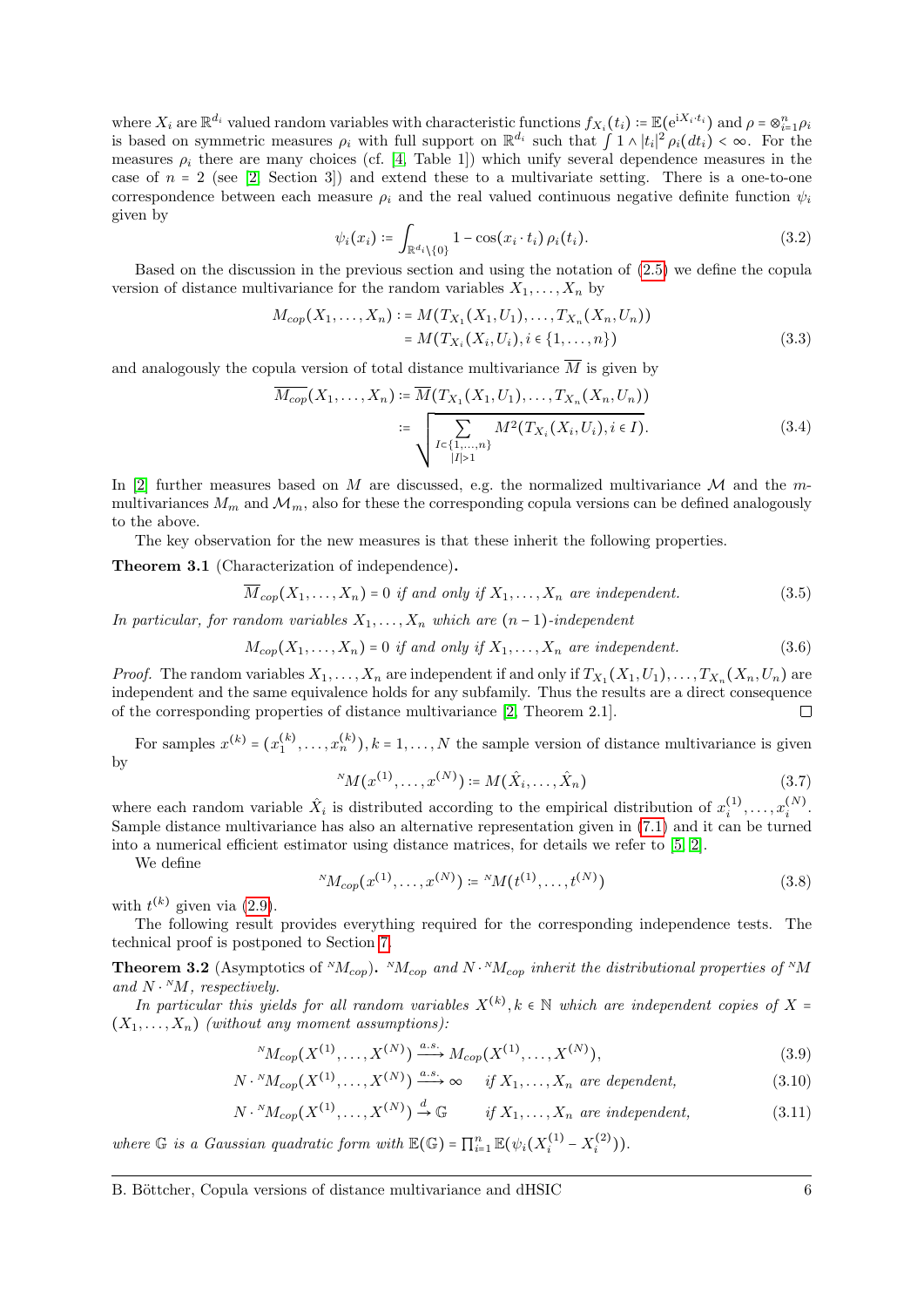Analogous results to  $(3.9)-(3.11)$  $(3.9)-(3.11)$  $(3.9)-(3.11)$  hold also for the normalized multivariance and m-multivariances.

Technically, when using  $^{N}M_{cop}$ , the methods in [\[2\]](#page-12-1) are only preceded by the empirical distributional transform. Therefore we omit here a further description of the tests and refer to the extended expositions in [\[2\]](#page-12-1) and [\[1\]](#page-12-11).

<span id="page-6-2"></span>Remark 3.3 (Speed advantage - using precalculated parameters). Due to the known uniform marginals direct p-value estimates are possible in the case of univariate marginals using the methods described in  $[1, Example 5.6].$  $[1, Example 5.6].$  The required values are: limit mean  $1/3$ , limit variance  $2/45$  and limit skewness  $8/945$ , moreover (not given in [\[1\]](#page-12-11)) the parameters required for the finite sample estimates [\[1,](#page-12-11) Theorems 4.15, 4.17] become  $b = 1/6$ ,  $c = 7/60$  and  $d = 1/9$ . These known values provide a considerable speed gain in comparison to the moment estimation methods of  $[1]$ , see Figure [1.](#page-9-0) For multivariate marginals these parameters cannot be precomputed in general, since the required values depend on the (typically) unknown dependence of the components within the marginals (cf. Remark [2.7\)](#page-4-1).

#### <span id="page-6-0"></span>4 Copula dHSIC

With the notation of the previous section (see also [\[2,](#page-12-1) Secion 3.3]) the multivariate Hilbert-Schmidt-Independence-Criterion of [\[14\]](#page-12-2) for real valued random vectors is given by

$$
dHSIC(X_1,...,X_n) = \mathbb{E}\left[\prod_{i=1}^n (1 - \psi_i(X_i - X'_i))\right] - 2\mathbb{E}\left[\prod_{i=1}^n \mathbb{E}(1 - \psi_i(X_i - X'_i)|X_i)\right] + \prod_{i=1}^n \mathbb{E}(1 - \psi_i(X_i - X'_i))
$$
\n(4.1)

where  $(X'_1, \ldots, X'_n)$  is an independent copy of  $(X_1, \ldots, X_n)$  and each  $\psi_i$  is bounded with  $\psi_i(0) = 1$ . Note that this implies (since  $\psi_i$  itself is a continuous negative definite function, see [\(3.2\)](#page-5-2)), that

$$
k_i(x_i, x'_i) \coloneqq \overline{\psi_i}(x_i - x'_i) \coloneqq 1 - \psi_i(x_i - x'_i) \tag{4.2}
$$

is a positive definite kernel, cf. [\[2,](#page-12-1) Section 3.2]. Then the copula version of  $dHSIC$  is given by

$$
dHSIC_{cop}(X_1, ..., X_n) := dHSIC(T_{X_1}(X_1, U_1), ..., T_{X_n}(X_n, U_n))
$$
  
= 
$$
dHSIC(T_{X_i}(X_i, U_i), i \in \{1, ..., n\})
$$
 (4.3)

and analogous to Theorem [3.1](#page-5-3) (using [\[14,](#page-12-2) Propostion 1]) the measure  $dHSIC_{cop}$  characterizes independence.

Theorem 4.1 (Characterization of independence).

$$
dHSIC_{cop}(X_1,\ldots,X_n)=0 \text{ if and only if } X_1,\ldots,X_n \text{ are independent.}
$$
 (4.4)

An empirical estimator for  $dHSIC$  is given by

$$
^{N}dHSIC(x^{(1)},...,x^{(n)}) := \frac{1}{N^{2}} \sum_{j,k=1}^{N} \prod_{i=1}^{n} \overline{\psi}_{i}(x_{i}^{(j)} - x_{i}^{(k)}) + \prod_{i=1}^{n} \left(\frac{1}{N^{2}} \sum_{j,k=1}^{N} \overline{\psi}_{i}(x_{i}^{(j)} - x_{i}^{(k)})\right)
$$

$$
-2 \frac{1}{N} \sum_{j=1}^{N} \prod_{i=1}^{n} \left(\frac{1}{N} \sum_{k=1}^{N} \overline{\psi}_{i}(x_{i}^{(j)} - x_{i}^{(k)})\right).
$$
(4.5)

Note that this might look slightly different to the estimator defined in [\[14,](#page-12-2) Definition 4], but an expansion of the products and a relabelling of the indices yields their representation, see [\(7.5\)](#page-11-0). Using [\(4.5\)](#page-6-1) the estimator can be defined for all N, whereas  $N \geq 2n$  was required in [\[14\]](#page-12-2).

Analogous to [\(3.8\)](#page-5-4) the estimator for  $dHSIC_{cop}$  is defined by

<span id="page-6-1"></span>
$$
{}^{N}dHSIC_{cop}(x^{(1)},\ldots,x^{(N)}) \coloneqq {}^{N}dHSIC(t^{(1)},\ldots,t^{(N)})
$$
\n(4.6)

with  $t^{(k)}$  given via [\(2.9\)](#page-3-3) and the following theorem holds, details of the proof are in Section [7.2.](#page-11-1)

<span id="page-6-3"></span>**Theorem 4.2** (Asymptotics of  $^{N}dHSIC_{cop}$ ).  $^{N}dHSIC_{cop}$  and  $N \cdot ^{N}dHSIC_{cop}$  inherit the distributional properties of  $\sqrt[N]{dHSIC}$  and  $N \cdot \sqrt[N]{dHSIC}$ , respectively.

Tests based on  $^{N}dHSIC$  use either a resampling method, a rough gamma approximation or an eigenvalue method (see in particular [\[14,](#page-12-2) Table 1]).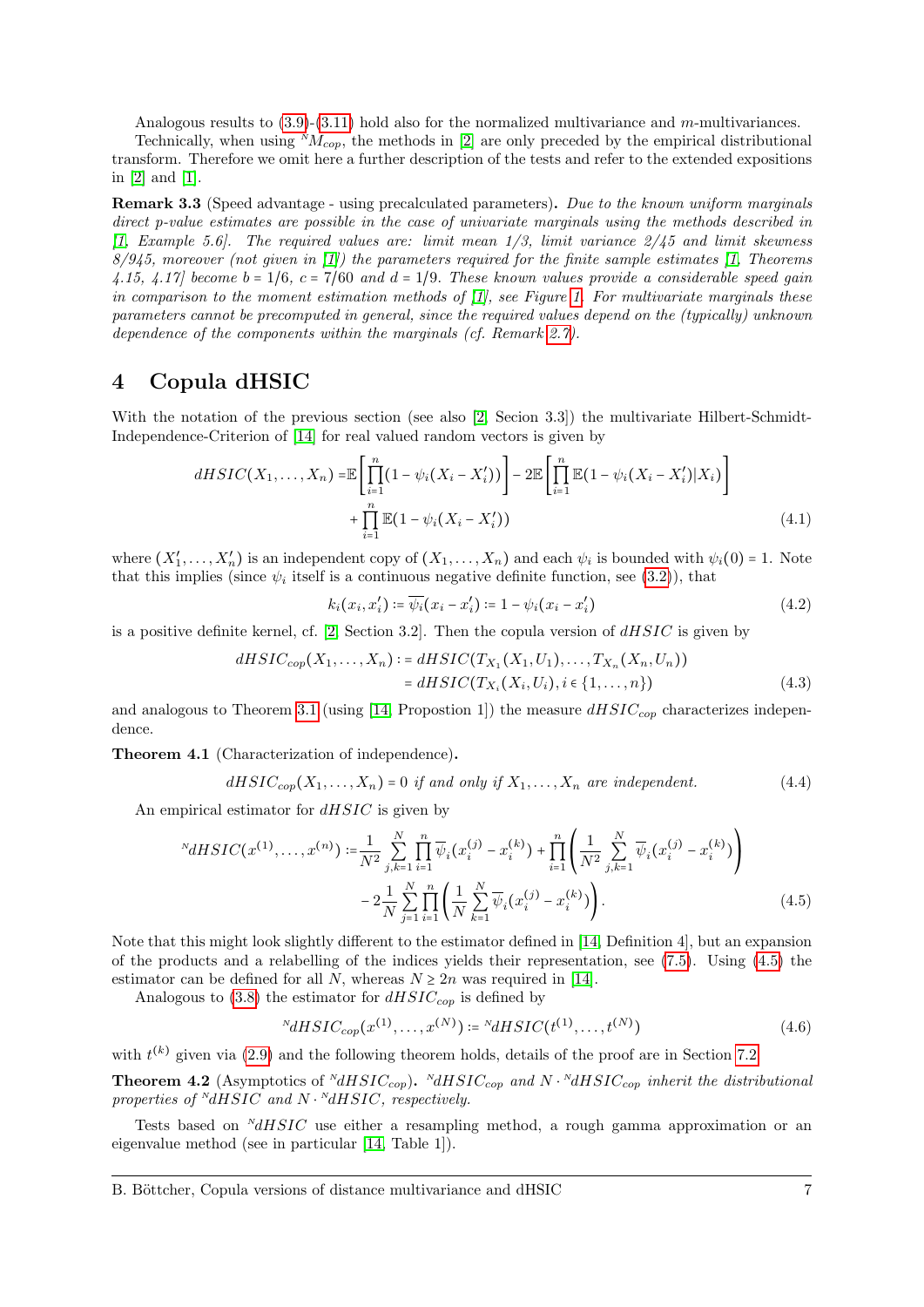## <span id="page-7-0"></span>5 Empirical properties of  $M_{\text{con}}$  and  $dHSIC_{\text{con}}$

We will show that the new measures can be more powerful than various other copula based measures. Thereafter we evaluate computation methods for the p-values based on conservative behaviour and speed. Moreover we will also indicate the limitations of the introduced measures by giving an example where the copula versions of the measures perform worse than the original measures. This section is complemented by several figures and tables in the supplement<sup>[3](#page-7-1)</sup>, these consider mostly the same examples with parameter variations and extend detail.

All simulations are performed on an i7-6500U CPU Laptop using the statistical computing environment R  $[17]$ , in particular with the packages copula  $[12]$ , dHSIC  $[15]$  and multivariance  $[3]$ .

The tests are performed with significance level 0.05 using 1000 samples and, if applicable, with 300 resamples. The power is denoted in percent. For multivariance the standard measures  $\rho_i$  corresponding to the Euclidean distance  $\psi_i(x_i) = |x_i|$  were used, and for dHSIC the kernel defined via  $\overline{\psi_i}(x) = 1 - \exp(-|x|^2/(2\delta^2))$  with  $\delta = 3$  was used (for different values of  $\delta$  see Table [S.4\)](#page-19-0). Note that both, multivariance and dHSIC, allow many other (possibly parametrized) variants. These would certainly allow to improve the performance for particular examples, but these would also require prior to testing some knowledge of the type of dependence. The purpose of the examples in this section is to show that the copula based measures can be competitive. The task to find optimal measure selection procedures will be part of future research. Moreover, for both measures exist various p-value derivation methods which will be compared in Figure [1.](#page-9-0) If not stated otherwise, we use a Monte Carlo  $H_0$  distribution based on 100000 samples as described in Remark [2.7](#page-4-1) to determine the p-values.

For a comparison with other copula based measures we consider a set of examples discussed in [\[8\]](#page-12-4) which provide (using their numbers) a direct comparison to eight of their dependence measures, including those introduced in [\[9\]](#page-12-5). Hereto samples of dependent uniformly distributed random variables are obtained using the following copulas: Clayton copula, Student copula with 1 and 3 degrees of freedom, Normal copula, Frank copula and Gumbel copula. See Figure [S.1](#page-14-1) for a visualization of the induced dependencies. Each copula is parametrized such that the pairwise Kendall's tau is equal to 0.1. The dependent samples were transformed to the following types of marginal distributions: Poisson with mean 1 and 20 (P1 and P20), rounded Pareto (RP) with survival function  $1/(k+1)^{1/3}$  for  $k \in \mathbb{N}_0$  (discrete, with infinite<br>currectation)  $G(x)$  (continuous with no surpetation) Student with 2 degrees of freedom alternation) expectation), Cauchy (CA) (continuous, with no expectation), Student with 3 degrees of freedom altered with an atom at 0 of mass  $0.05$  (SA) (mixture, with infinite variance).

The power comparison in Table [1](#page-8-0) shows that in certain cases the tests based on  $\overline{M}_{cop}$  and  $dHSIC_{cop}$ are more powerful than those based on measures considered in [\[8\]](#page-12-4) ('min' and 'max' denote the minimal and maximal power of the tests considered therein (without the measure 'R'), see Table [S.1](#page-16-0) for details). Moreover, in all cases the new measures provide tests which are more powerful than the minimum of the competing measures.  $M_{cop}$  performs particularly well for the Student copula (with the exception of rounded Pareto marginals),  $dHSIC_{cop}$  handles particularly well the cases of normal, Clayton and Frank coupla (in all cases except P1 it is at least close to the 'max'). It is interesting to note that this preference differs from the preferences of the measures  $S_n$  and  $T_n$  which (as stated in the introduction) correspond structurally to dHSIC and multivariance, respectively.

If one compares tests based on the new measures with those using their base measures  $\overline{\mathcal{M}}$  and  $dHSIC$ , it also turns out that sometimes the base measures and sometimes the new measures yield more powerful tests (see e.g. Table [S.1\)](#page-16-0). Moreover, the behaviour also varies with the sample size and the dimension (see Tables [S.2](#page-17-0) and [S.3\)](#page-18-0).

Recall that using the empirical distribution of the test statistic with Monte Carlo samples of the  $H_0$ distribution (i.e., samples with independent components) provides (almost) exact p-values. Furthermore, note that if the marginals are from arbitrary distributions the corresponding finite sample distribution under  $H_0$  does not coincide with the distribution based on uniformly distributed marginals. Nevertheless the latter approximation performs reasonably well for all marginals of Table [1,](#page-8-0) see Figure [S.2.](#page-15-0) This method becomes in the setting of multiple tests very efficient, cf. Remark [2.7.](#page-4-1) But if the marginal distributions are multidimensional or if one is not in the setting of multiple tests (with fixed  $n$  and N) this Monte Carlo approach becomes very slow or inapplicable. Therefore we will now look at other p-value derivation methods. In particular, we illustrate their (non-)conservative behaviour and speed in Figure [1.](#page-9-0) Here we only consider uniform marginals. The corresponding exact Monte Carlo p-values

<span id="page-7-1"></span><sup>&</sup>lt;sup>3</sup>pages [15](#page-14-0) ff. of this manuscript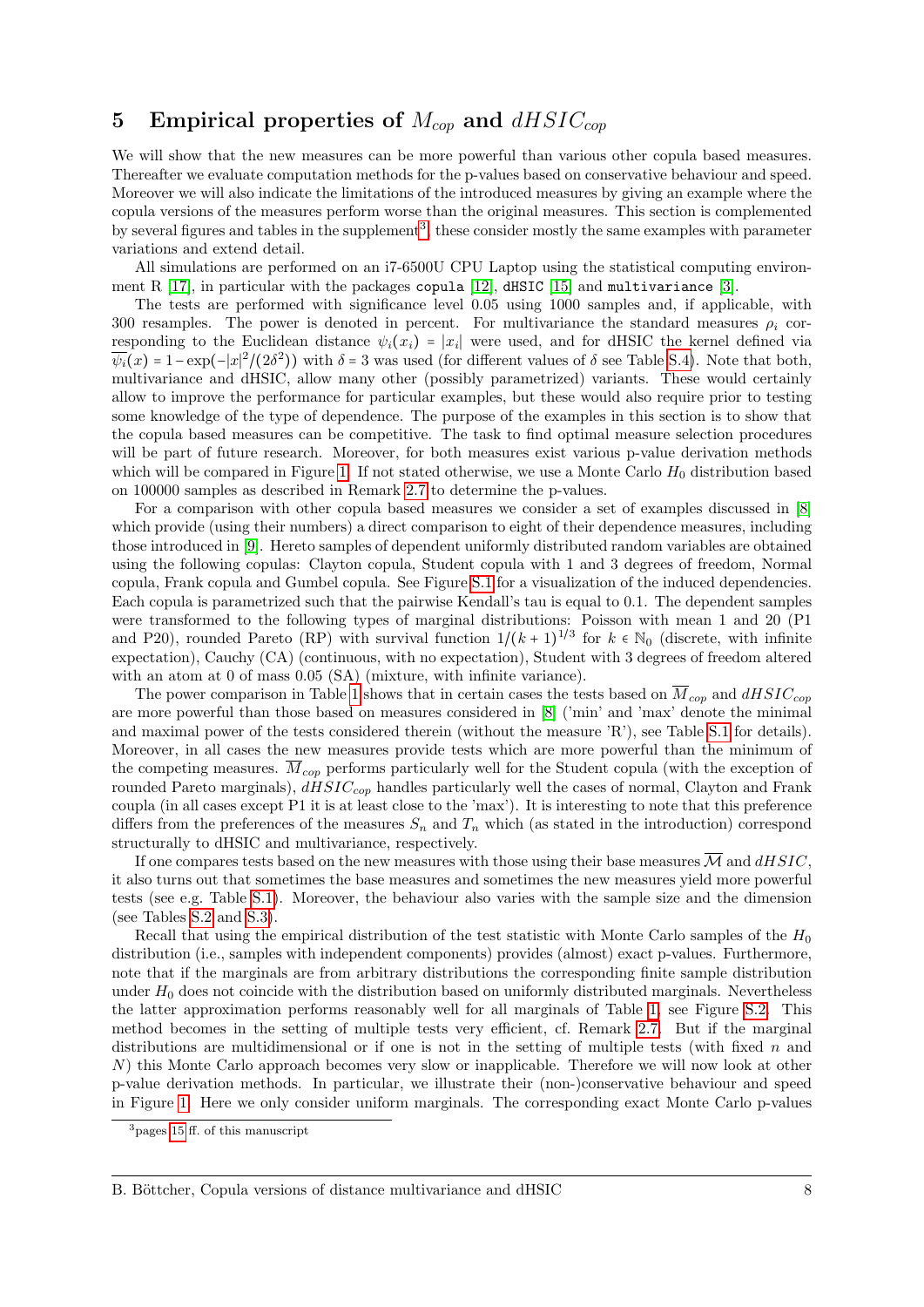<span id="page-8-0"></span>

| copula | type            | $\overline{\mathcal{M}}_{cop}$ | $dH_{cop}$ | $\min$ | max  | copula  | type            | $\overline{\mathcal{M}}_{cop}$ | $dH_{cop}$ | $\min$ | max  |
|--------|-----------------|--------------------------------|------------|--------|------|---------|-----------------|--------------------------------|------------|--------|------|
| normal | CA              | 72.9                           | 83.2       | 67.8   | 82.6 | clayton | CA              | 79.7                           | 85.5       | 67.9   | 83.3 |
|        | P <sub>1</sub>  | 53.1                           | 63.1       | 49.4   | 82.5 |         | P1              | 48.2                           | 53.4       | 42.3   | 69.5 |
|        | P <sub>20</sub> | 72.6                           | 82.7       | 66.2   | 82.4 |         | P <sub>20</sub> | 77.7                           | 84.7       | 66.8   | 83.9 |
|        | RP              | 71.5                           | 81.1       | 66.8   | 83.6 |         | RP              | 75.2                           | 81.8       | 65.0   | 81.4 |
|        | SA              | 72.9                           | 83.0       | 68.1   | 82.5 |         | SА              | 79.7                           | 85.3       | 67.5   | 83.5 |
| t1     | CA              | 100                            | 83.1       | 78.6   | 99.2 | frank   | CA              | 81.8                           | 85.7       | 68.6   | 85.8 |
|        | P <sub>1</sub>  | 90.2                           | 65.3       | 50.3   | 93.4 |         | P <sub>1</sub>  | 65.3                           | 65.6       | 54.1   | 79.9 |
|        | $P_{20}$        | 100                            | 82.7       | 78.5   | 99.2 |         | P <sub>20</sub> | 82.3                           | 84.9       | 68.2   | 86.1 |
|        | RP              | 100                            | 81.0       | 80.2   | 98.6 |         | RP              | 80.8                           | 84.9       | 67.8   | 85.7 |
|        | SA              | 100                            | 82.8       | 78.7   | 99.2 |         | SА              | 81.8                           | 85.9       | 68.4   | 85.7 |
| t3     | CA              | 96.5                           | 82.6       | 66.7   | 93.4 | gumbel  | CA              | 85.9                           | 81.5       | 60.0   | 88.4 |
|        | P1              | 71.0                           | 67.0       | 47.9   | 81.8 |         | P1              | 73.9                           | 65.2       | 48.5   | 84.4 |
|        | P20             | 96.3                           | 82.3       | 65.7   | 92.9 |         | P <sub>20</sub> | 85.4                           | 80.8       | 60.4   | 88.0 |
|        | RP              | 94.1                           | 81.9       | 64.5   | 91.9 |         | RP              | 85.8                           | 80.6       | 60.4   | 87.9 |
|        | SA              | 96.6                           | 82.8       | 66.6   | 93.6 |         | SА              | 85.8                           | 81.6       | 59.4   | 88.3 |

Table 1: Comparison of the power (stated in %) of independence tests based on  $\mathcal{M}_{cop}$  and  $dHSIC_{cop}$ with those given in [\[8\]](#page-12-4). Setting  $n = 5, N = 100$ . The 'min' and 'max' are values of the tests of [\[8,](#page-12-4) Table 5] (and its extension [\[8,](#page-12-4) Supplement Table S15]) without the test 'R'. The maximum is always printed in bold. See Table [S.1](#page-16-0) for the full table.

are used as benchmark and plotted against the p-values obtained via the various methods which are available for multivariance and dHSIC. Hence Figure [1](#page-9-0) allows to visually assess the empirical size for various significance levels at once. For multivariance the use of the method described in Remark [3.3](#page-6-2) (called 'pearson uniform' in the figure) is the fastest and Person's approximation is the sharpest. For dHSIC the eigenvalue method turns out to be a good choice (in its current implementation it is about 10 times slower than 'pearson uniform' and slightly conservative). The gamma approximation, which was included in [\[14\]](#page-12-2) as a fast unproven alternative, seems in this setting not reliable (it shows very liberal behaviour).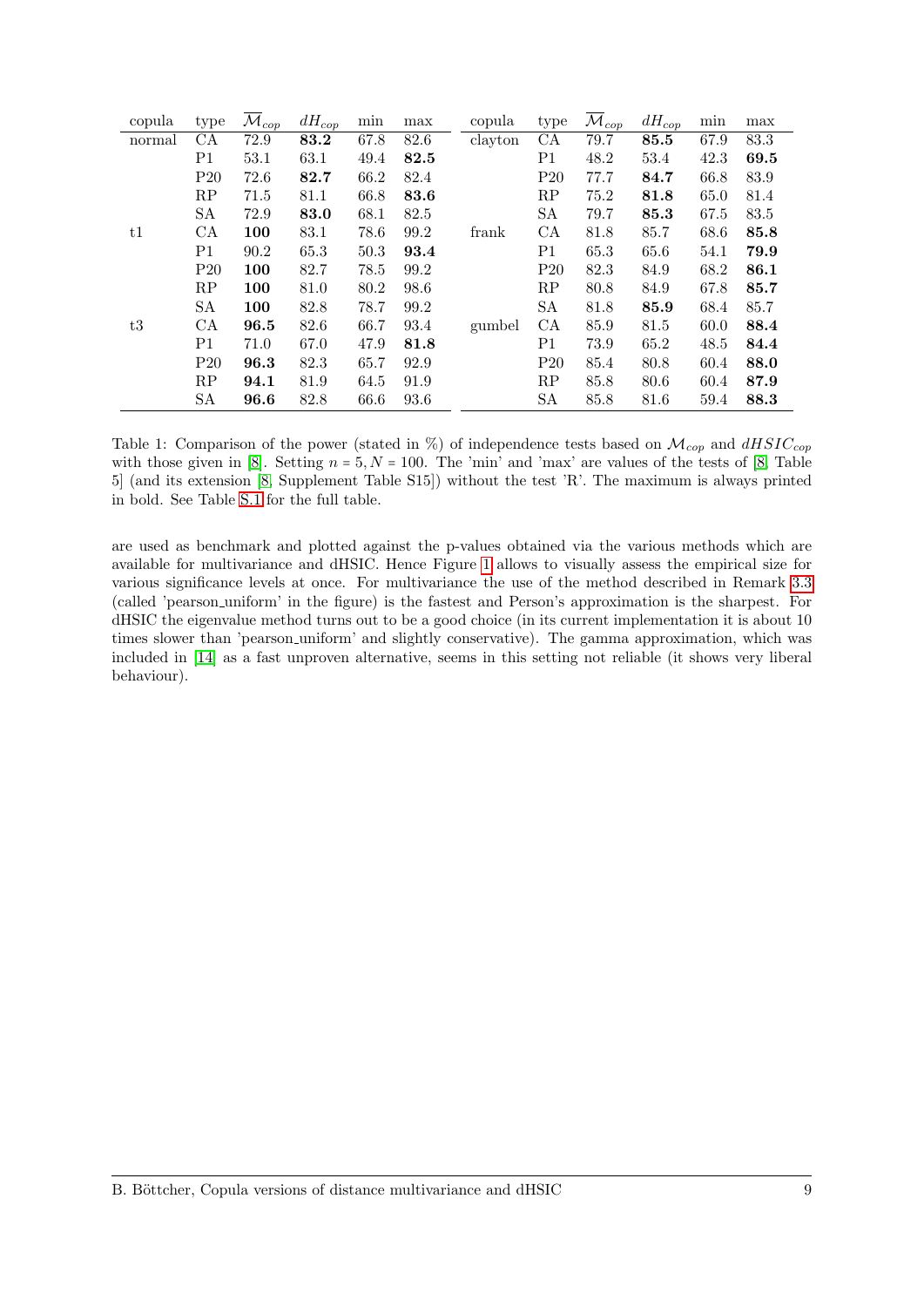<span id="page-9-0"></span>



Figure 1: Comparison of p-value derivation methods under  $H_0$ . Setting:  $N = 100, n = 5$  with uniform marginals. Note that points above the line indicate conservative behaviour. The shown methods correspond to the options provided in the corresponding R packages [\[15,](#page-12-14) [3\]](#page-12-15), the method 'pearson uniform' was introduced in Remark [3.3.](#page-6-2) The stated median computation time is for a single p-value and each contains about 3.3 ms for the empirical transform. The benchmark p-value computation time is 4.3 ms (based on 100000 precalculated  $H_0$  samples).

In the examples of Table [1](#page-8-0) all variables are pairwise dependent. An example of pairwise independent but dependent random variables is constructed as follows (also known as Bernstein's coins, cf. [\[5,](#page-12-0) Section 5] and [\[2,](#page-12-1) Example 9.2]): Let  $X_1$  and  $X_2$  be independent Bernoulli distributed random variables and set  $X_3 := 1_{X_1}(X_2)$ , which models the event that both 'coins' show the same side. Then all three variables are Bernoulli distributed and feature the dependence structure shown in Figure [2](#page-9-1) (see [\[2\]](#page-12-1) for further details on the visualization of higher order dependence). For these random variables the detection power of tests based on  $M_{cop}$  and  $dHSIC_{cop}$  and of their classical counter parts (i.e., without the distributional transformation) are shown in the central plot of Figure [2.](#page-9-1) Here clearly the copula versions perform worse. If we perturb the  $X_i$  by independent normally distributed random variables with variance  $1/2$ and mean 0 the measures  $M_{cop}$  and M perform similarly, but for  $dHSIC$  a difference is still visible. Note the comparison of  $dHSIC$  and  $dHSIC_{cop}$  might be considered unfair, since it depends strongly on a bandwidth parameter which was fixed here (as stated at the beginning of this section; for cases with variable bandwidth see Table [S.4\)](#page-19-0).



<span id="page-9-1"></span>Figure 2: Dependence structure sketch and power of the independence tests for random variables modeling three pairwise independent but dependent events, with and without normal perturbation.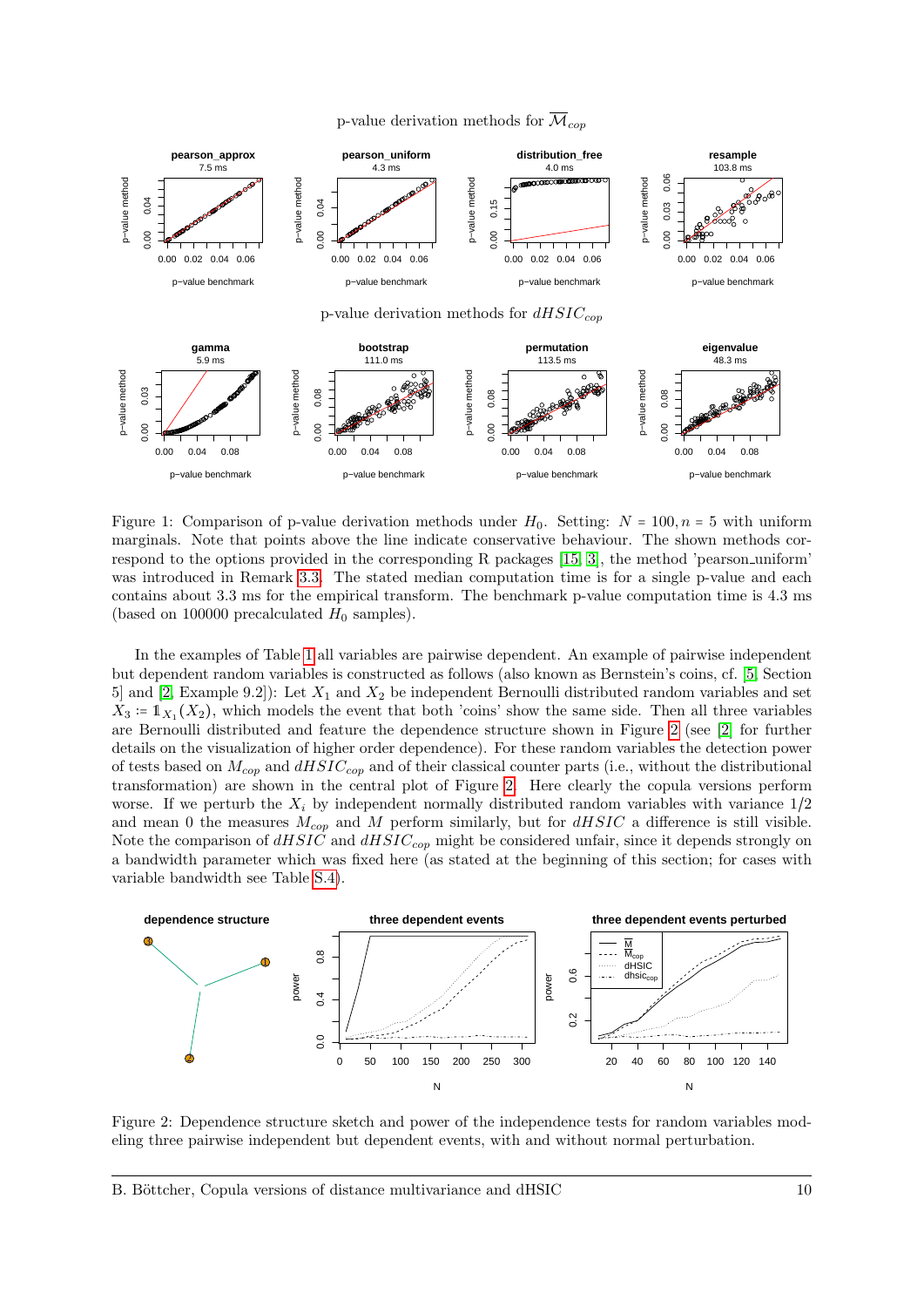#### <span id="page-10-1"></span>6 Summary and outlook

A general scheme to remove the dependence on marginal distributions from dependence measures was discussed, with a focus on the distributional properties of the corresponding estimators. The scheme was then explicitly applied to dHSIC and distance multivariance, yielding new measures and corresponding independence tests which are competitive to other copula based measures.

The current work provides an essential basis for future research in several directions, e.g.:

- Quantification of dependence, e.g. how to interpret the values of the multicorrelations introduced in [\[2\]](#page-12-1) for the corresponding copula versions. This enables marginal free comparisons directly based on the values of the dependence measures. Hence selection procedures, e.g. as those suggested in [\[10\]](#page-12-16), become valid.
- Optimization of the introduced measures, e.g. by adaptive selection of the underlying  $\psi_i$ . Hereto note that [\[5,](#page-12-0) Section 5.2] provides an example of dependent random variables with uniform marginals where the performance of standard (using  $\rho$  corresponding to the Euclidean distances) multivariance improved when the underlying measure  $\rho$  was changed (within the framework of distance multivariance).
- A detailed comparison of dHSIC and distance multivariance. A clear rule of thumb indicating the preference of one of the measures for a given situation is still missing. The alternating optimum in Tables [1,](#page-8-0) [S.2,](#page-17-0) [S.3](#page-18-0) and [S.4](#page-19-0) indicates that a simple answer is not to be expected, see in this context also the discussion in [\[2,](#page-12-1) Section 3.3].

#### <span id="page-10-0"></span>7 Technical details

### 7.1 Proof of Theorem [3.2](#page-5-5) (Asymptotics of  $^{N}M_{cop}$ )

We use the notation of [\[2,](#page-12-1) Section 8.3]:

<span id="page-10-3"></span><span id="page-10-2"></span>
$$
{}^{N}M(X^{(1)},\ldots,X^{(N)}) = \frac{1}{N^2} \sum_{j,k=1}^{N} \prod_{i=1}^{n} {}^{N}\Psi_i(j,k)
$$
\n(7.1)

with

$$
{}^{N}\Psi_{i}(j,k) := -\psi_{i}(X_{i}^{(j)} - X_{i}^{(k)}) - \frac{1}{N^{2}} \sum_{l,m=1}^{N} \psi_{i}(X_{i}^{(l)} - X_{i}^{(m)}) + \frac{1}{N} \sum_{l=1}^{N} \psi_{i}(X_{i}^{(l)} - X_{i}^{(k)}) + \frac{1}{N} \sum_{m=1}^{N} \psi_{i}(X_{i}^{(j)} - X_{i}^{(m)})
$$
\n(7.2)

and  $\psi_i$  given via [\(3.2\)](#page-5-2). The <sup>N</sup>Ψ<sub>i</sub> are uniformly continuous in the sense of [\(2.11\)](#page-3-0) since the  $\psi_i$  are uniformly continuous on  $[0,1]^{d_i}$ . Hence by Theorem [2.4](#page-3-2) the empirical copula distance multivariance  $^{N}M_{cop}$  inherits the strong consistency of  $^{N}M$ .

We write  ${}^N\Psi_i{}^N T(j,k)$  if the  $X_i^{(.)}$  in [\(7.2\)](#page-10-3) are replaced by  ${}^N T(X_i^{(.)}, U_i^{(.)}; X_i^{(1)}, \ldots, X_i^{(N)})$  and the notation  ${}^N\Psi_i T_{X_i}(j,k)$  is used for the case were  $X_i^{(.)}$  are replaced by  $T_{X_i}(X_i^{(.)}, U_i^{(.)})$ .

For the scaled version  $N \cdot {}^{N}M_{cop}$  we will show

<span id="page-10-4"></span>
$$
N \cdot \frac{1}{N^2} \sum_{j,k=1}^{N} \left( \prod_{i=1}^{n} {}^{N} \Psi_i {}^{N} T(j,k) - \prod_{i=1}^{n} {}^{N} \Psi_i T_{X_i}(j,k) \right) \xrightarrow{\mathbb{P}} 0, \tag{7.3}
$$

then by Slutsky's Theorem  $(Y_n \stackrel{d}{\to} Y, Z_n \stackrel{p}{\to} 0 \Rightarrow Y_n + Z_n \stackrel{d}{\to} Y)$  the statement of the theorem follows. For [\(7.3\)](#page-10-4) note that by the Markov inequality it is sufficient to show that the second moment of the left hand side converges to 0.

The second moment of the finite sample version of distance multivariance has been analysed in detail in [\[1\]](#page-12-11). It is composed of various terms with the coefficients scrupulously collected in [\[1,](#page-12-11) Table 1], this table also indicates the (overall) behaviour of the terms for  $N \to \infty$ . Based on this we get the following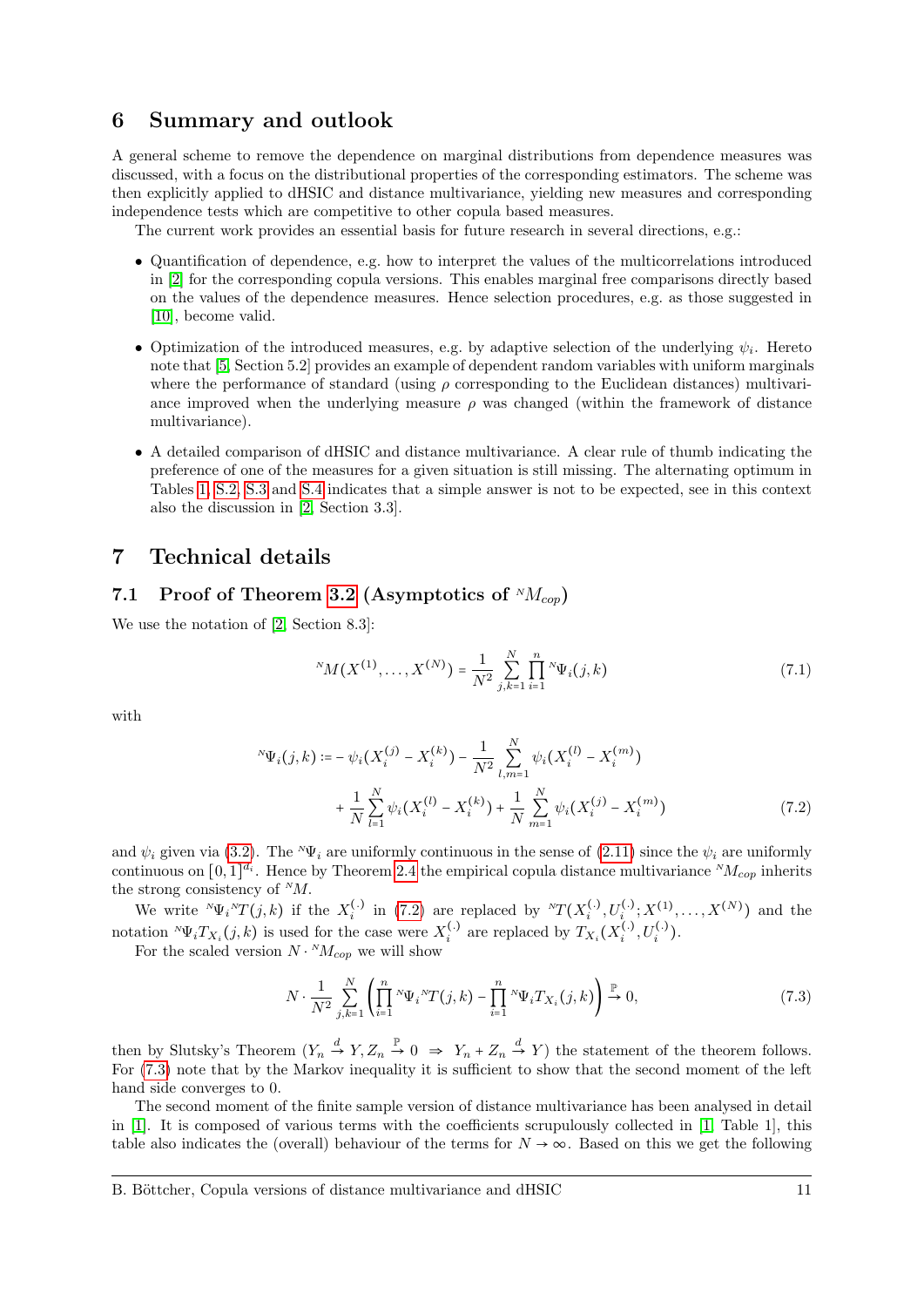limit (dropping vanishing terms; using the symmetry  $...(j,k) = ...(k,j)$  and the identical distribution of the summands in the particular sums):

<span id="page-11-2"></span>
$$
\lim_{N \to \infty} \mathbb{E} \left| N \cdot \frac{1}{N^2} \sum_{j,k=1}^N \left( \prod_{i=1}^n {}^{N} \Psi_i {}^{N} T(j,k) - \prod_{i=1}^n {}^{N} \Psi_i T_{X_i}(j,k) \right) \right|^2
$$
\n
$$
= \lim_{N \to \infty} \frac{1}{N^2} \sum_{\substack{j,k,l,m=1 \\ |\{j,k\} \cap \{l,m\}|=2}}^n \mathbb{E} \left[ \left( \prod_{i=1}^n {}^{N} \Psi_i {}^{N} T(j,k) - \prod_{i=1}^n {}^{N} \Psi_i T_{X_i}(j,k) \right)^2 \right]
$$
\n
$$
+ \lim_{N \to \infty} \frac{1}{N^2} \sum_{\substack{j,k,l,m=1 \\ j=k, k \neq l, l=m}}^n \mathbb{E} \left[ \left( \prod_{i=1}^n {}^{N} \Psi_i {}^{N} T(j,j) - \prod_{i=1}^n {}^{N} \Psi_i T_{X_i}(j,j) \right) \cdot \left( \prod_{i=1}^n {}^{N} \Psi_i {}^{N} T(l,l) - \prod_{i=1}^n {}^{N} \Psi_i T_{X_i}(l,l) \right) \right]
$$
\n
$$
= \lim_{N \to \infty} \frac{1}{N^2} 2N(N-1) \left[ \prod_{i=1}^n \mathbb{E} \left[ ({}^{N} \Psi_i {}^{N} T(1,2))^2 \right] + \prod_{i=1}^n \mathbb{E} \left[ ({}^{N} \Psi_i T_{X_i}(1,2))^2 \right] - 2 \prod_{i=1}^n \mathbb{E} \left[ {}^{N} \Psi_i {}^{N} T(1,2) \cdot {}^{N} \Psi_i T_{X_i}(1,2) \right] \right]
$$
\n
$$
+ \lim_{N \to \infty} \frac{1}{N^2} N(N-1) \left[ \prod_{i=1}^n \mathbb{E} \left[ {}^{N} \Psi_i {}^{N} T(1,1) \cdot {}^{N} \Psi_i {}^{N} T(2,2) \right] + \prod_{i=1}^n \mathbb{E} \left[ {}^{N} \Psi_i T_{X_i}(1,1) \cdot {}^{N} \Psi_i T_{X_i}(2,2) \right] - \prod_{i=1}^n \mathbb{E} \left[
$$

Finally, consider the derived sum of two limits: in the first limit each expectation converges to  $M_{\rho_i \otimes \rho_i}(X_1, X_1)^2$ and in the second limit each expectation converges to  $[\mathbb{E}(\psi_i(T(X_i, U_i) - T(X_i', U_i')))]^2$ . Therefore both limits become 0.

#### <span id="page-11-1"></span>7.2 Proof of Theorem [4.2](#page-6-3) (Asymptotics of  $\frac{NdHSTC_{con}}{dr}$ )

Expanding the product in the definition of  $dHSIC$ , [\(4.5\)](#page-6-1), yields

$$
{}^{N}dHSIC(x^{(1)},...,x^{(n)}) = \frac{1}{N^{2}} \sum_{\substack{j=1 \ i=1}}^{N} \prod_{i=1}^{n} \overline{\psi}_{i}(x_{i}^{(j)} - x_{i}^{(k)}) + \frac{1}{N^{2n}} \sum_{\substack{j_1,...,j_n=1 \ i=1}}^{N} \prod_{i=1}^{n} \overline{\psi}_{i}(x_{i}^{(j_{i})} - x_{i}^{(k_{i})})
$$

$$
-2 \frac{1}{N^{n+1}} \sum_{\substack{j=1 \ k_1,...,k_n=1}}^{N} \prod_{i=1}^{n} \overline{\psi}_{i}(x_{i}^{(j)} - x_{i}^{(k_{i})})
$$
(7.5)

The  $\psi_i$  are uniformly continuous on  $[0,1]^{d_i}$  and therefore the whole function is uniformly continuous in the sense of [\(2.11\)](#page-3-0). Hence by Theorem [2.4](#page-3-2) the estimator  $^{N}dHSIC_{cop}$  inherits the consistency of  $^{N}$ d $HSIC$ .

For the scaled version it is sufficient (cf.  $(7.3)$ ) to show

<span id="page-11-3"></span><span id="page-11-0"></span>
$$
N \cdot {}^{N}dHSIC(T_X...) - N \cdot {}^{N}dHSIC_{cop}(...) \xrightarrow{\mathbb{P}} 0. \tag{7.6}
$$

Analogously to [\(7.3\)](#page-10-4) this convergence could be shown using the Markov inequality. But the method of proof used for distance multivariance does not transfer directly, since in the case of  $^{N}dHSIC$  individual sums (similar to those appearing in [\(7.4\)](#page-11-2)) diverge in the limit. Only in a joint analysis these diverging terms cancel explicitly. The remaining terms converge and cancel in the limit as in [\(7.4\)](#page-11-2). We skip the details here, but provide a sketch of a closely related alternative approach (which is also tedious): In [\[14\]](#page-12-2) the variance of  $^{N}dHSIC$  was calculated. An analogous formula can also be derived for the covariance of the two estimators in  $(7.6)$ . Hereto the  $e$  in  $[14,$  Proposition 5 have to be replaced by

$$
e_0^2(j) \coloneqq \mathbb{E}(\overline{\psi}_j(Y_j - Y_j')\overline{\psi}_j(Z_j'' - Z_j''')),
$$
\n
$$
(7.7)
$$

$$
e_1(j) \coloneqq \mathbb{E}(\overline{\psi}_j(Y_j - Y_j')\overline{\psi}_j(Z_j - Z_j')), \tag{7.8}
$$

$$
e_2(j) \coloneqq \mathbb{E}(\overline{\psi}_j(Y_j - Y_j')\overline{\psi}_j(Z_j' - Z_j'')) \tag{7.9}
$$

where  $Y_j := T_{X_j}(X_j, U_j)$  and  $Z_j := {}^N T(X_j, U_j; X^{(1)}, \ldots, X^{(N)})$  and variables with different upper indicies denote independent copies. The variance of  $^{N}dHSIC_{cop}$  is obtained if  $Y_j := {}^{N}T(X_j, U_j; X^{(1)}, \ldots, X^{(N)})$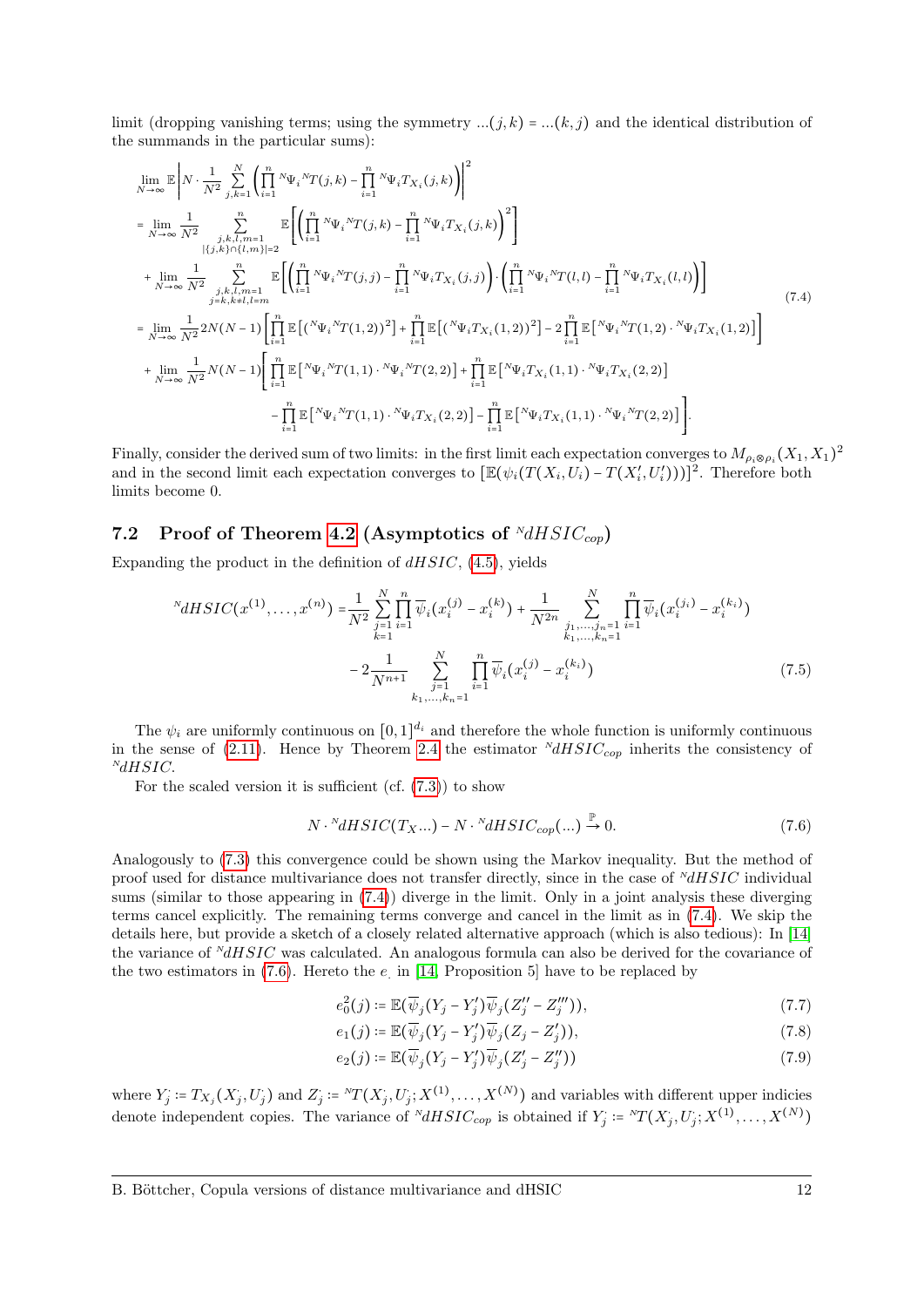is used instead. All these expectations are bounded, the N dependent versions converge by dominated convergence to those with  $T_{X_i}$  instead of  $\mathbb{Z}$ . Hence the overall limit becomes

$$
Var\bigg(N \cdot {}^{N}dHSIC(T_{X}...)-N \cdot {}^{N}dHSIC_{cop}(...)\bigg) \xrightarrow{a.s.} 0.
$$
\n(7.10)

Note that also the expectation converges to 0, thus [\(7.6\)](#page-11-3) follows by Chebychev's inequality.

#### References

- <span id="page-12-11"></span>[1] G. Berschneider and B. Böttcher. On complex Gaussian random fields, Gaussian quadratic forms and sample distance multivariance. [arXiv:1808.07280v](http://arxiv.org/abs/1808.07280)2, 2019.
- <span id="page-12-1"></span>[2] B. Böttcher. Dependence and dependence structures: estimation and visualization using the unifying concept of distance multivariance. [arXiv:1712.06532v](http://arxiv.org/abs/1712.06532)4, 2019.
- <span id="page-12-15"></span>[3] B. Böttcher. multivariance: Measuring Multivariate Dependence Using Distance Multivariance, 2019. R package version 2.2.0.
- <span id="page-12-10"></span>[4] B. Böttcher, M. Keller-Ressel, and R. L. Schilling. Detecting independence of random vectors: Generalized distance covariance and Gaussian covariance. Modern Stochastics: Theory and Applications, 5(3):353–383, 2018.
- <span id="page-12-0"></span>[5] B. Böttcher, M. Keller-Ressel, and R. L. Schilling. Distance multivariance: New dependence measures for random vectors. The Annals of Statistics, 47(5):2757–2789, 2019.
- <span id="page-12-7"></span>[6] S. Chakraborty and X. Zhang. Distance metrics for measuring joint dependence with application to causal inference. Journal of the American Statistical Association, 2019. 24 pages.
- <span id="page-12-9"></span>[7] R. Durrett. Probability: Theory and Examples. Brooks/Cole, 3 edition, 2005.
- <span id="page-12-4"></span>[8] C. Genest, J. Nešlehová, B. Rémillard, and O. Murphy. Testing for independence in arbitrary distributions. Biometrika, 106(1):47–68, 2019.
- <span id="page-12-5"></span>[9] C. Genest, J. G. Nešlehová, and B. Rémillard. On the estimation of Spearmans rho and related tests of independence for possibly discontinuous multivariate data. Journal of Multivariate Analysis, 117:214–228, 2013.
- <span id="page-12-16"></span>[10] T. Gorecki, M. Krzysko, and W. Wolynski. Variable selection in multivariate functional data classification. Statistics in transition, 20(2):123-138, 2019.
- <span id="page-12-3"></span>[11] A. Gretton, O. Bousquet, A. Smola, and B. Scholkopf. Measuring statistical dependence with hilbert-schmidt norms. In *ALT*, volume 16, pages 63–77. Springer, 2005.
- <span id="page-12-13"></span>[12] M. Hofert, I. Kojadinovic, M. Maechler, and J. Yan. copula: Multivariate Dependence with Copulas, 2018. R package version 0.999-19.
- <span id="page-12-6"></span>[13] J. Nešlehová. On rank correlation measures for non-continuous random variables. Journal of Multivariate Analysis, 98(3):544–567, 2007.
- <span id="page-12-2"></span>[14] N. Pfister, P. Bühlmann, B. Schölkopf, and J. Peters. Kernel-based tests for joint independence. Journal of the Royal Statistical Society: Series B (Statistical Methodology), 80:5–31, 2017.
- <span id="page-12-14"></span>[15] N. Pfister and J. Peters. dHSIC: Independence Testing via Hilbert Schmidt Independence Criterion, 2019. R package version 2.1.
- <span id="page-12-8"></span>[16] B. Póczos, Z. Ghahramani, and J. Schneider. Copula-based kernel dependency measures. In Proceedings of the 29th International Coference on International Conference on Machine Learning, ICML'12, pages 1635–1642, USA, 2012. Omnipress.
- <span id="page-12-12"></span>[17] R Core Team. R: A Language and Environment for Statistical Computing. R Foundation for Statistical Computing, Vienna, Austria, 2019.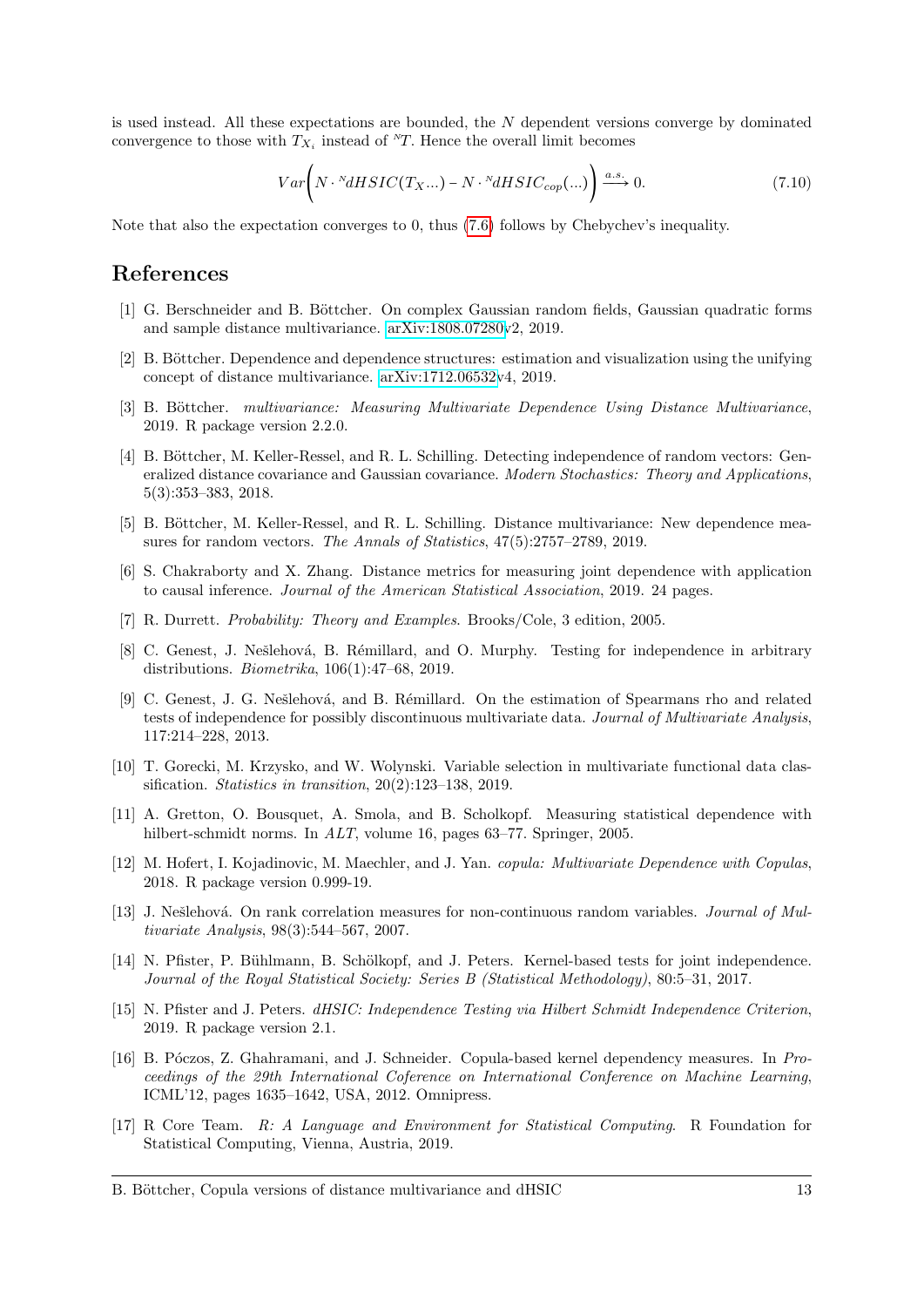- <span id="page-13-3"></span>[18] B. Rémillard. Discussion of: Brownian distance covariance. The Annals of Applied Statistics, 3(4):1295–1298, 12 2009.
- <span id="page-13-0"></span>[19] P. Robert and Y. Escoufier. A unifying tool for linear multivariate statistical methods: The RVcoefficient. Journal of the Royal Statistical Society. Series C (Applied Statistics), 25(3):257–265, 1976.
- <span id="page-13-5"></span>[20] A. Roy, A. Ghosh, and A. Goswami. Some new copula based distribution-free tests of independence among several random variables. [arXiv:1903.08987v](http://arxiv.org/abs/1903.08987)1, 2019.
- <span id="page-13-4"></span>[21] A. Roy, A. Goswami, and C. Murthy. Multivariate dependency measure based on copula and gaussian kernel. [arXiv:1708.07485,](http://arxiv.org/abs/1708.07485) 2017.
- <span id="page-13-6"></span>[22] L. Rüschendorf. On the distributional transform, sklar's theorem, and the empirical copula process. Journal of Statistical Planing and Inference, pages 3921–3927, 2009.
- <span id="page-13-7"></span>[23] B. Schweizer and E. F. Wolff. On nonparametric measures of dependence for random variables. The Annals of Statistics, 9(4):879–885, 07 1981.
- <span id="page-13-1"></span>[24] G. J. Székely, M. L. Rizzo, and N. K. Bakirov. Measuring and testing dependence by correlation of distances. The Annals of Statistics, 35(6):2769–2794, 2007.
- <span id="page-13-2"></span>[25] E. F. Wolff. Measures of dependence derived from copulas. PhD thesis, University of Massachusetts Amherst, 1977.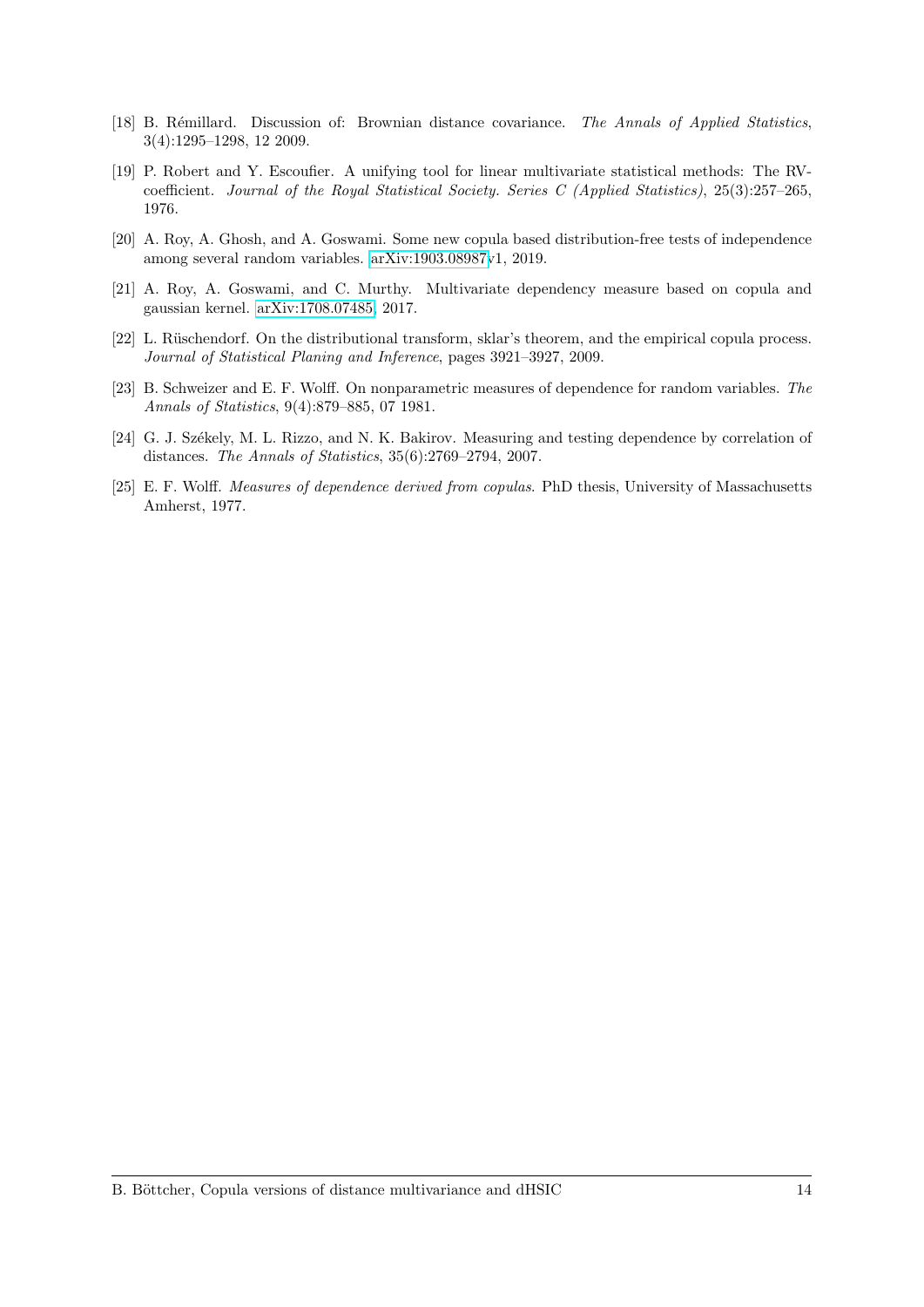## <span id="page-14-0"></span>S Supplement

This supplement complements the discussion of Section [5.](#page-7-0) It includes:

- Figure [S.1:](#page-14-1) The visualized dependence corresponding to the copulas.
- Figure [S.2:](#page-15-0) A comparison of the Monte Carlo p-value derivation method of Remark [2.7.](#page-4-1)
- Table [S.1:](#page-16-0) The full table corresponding to Table [1.](#page-8-0)
- Tables [S.2](#page-17-0) and [S.3:](#page-18-0) Simulations in the setting of Table [1](#page-8-0) for  $(N, n) \in \{(50, 5), (200, 5), (100, 2), (100, 10)\}$ .
- Table [S.4:](#page-19-0) A comparison of  $dHSIC_{cop}$  with  $\delta \in \{0.1, 0.2, 0.5, 0.75, 1, 2, 3, 4, 5\}.$

New terms in the following tables are: the independence copula (indep) providing  $H_0$  samples, uniform marginals (U), Bernoulli marginals (B) and  $dHSIC_{cop}^{\delta}$  for some  $\delta > 0$  were  $\delta$  denotes explicitly the used parameter. In the tables also tests based on the classical, i.e., without the distributional transform, measures  $\overline{M}$  and  $dHSIC$  are included. For the p-values of  $\overline{M}$  Pearson's approximation and for  $dHSIC$ the eigenvalue method was used. Note that  $\overline{\mathcal{M}}$  requires some finite moments for its proven asymptotics, here we perform the tests regardless of the required assumptions.

Main observations:

- The approximate Monte Carlo  $H_0$  samples of Remark [2.7](#page-4-1) provide good p-value estimates. For multivariance these become conservative for large dimensions and for small sample sizes, in the same settings these become liberal for dHSIC. (Figure [S.2\)](#page-15-0)
- In the case of Bernoulli marginals all tables indicate that the classical methods are superior. (Tables [S.1,](#page-16-0) [S.2,](#page-17-0) [S.3\)](#page-18-0)
- The optimal measure depends strongly on the given marginals and copula. (Tables [S.1,](#page-16-0) [S.2,](#page-17-0) [S.3,](#page-18-0) [S.4\)](#page-19-0) Moreover, the heuristic measure selection of dHSIC does not perform well for uniform marginals. (Table [S.4\)](#page-19-0)



<span id="page-14-1"></span>Figure S.1: Induced copula dependence. Depicted are the bivariate marginals in the case  $N = 100, n = 5$ with pairwise Kendall's tau of 0.1, based on 100000 samples and binned into the stated ranges. Each plot has its own colour range from white to black in 255 steps, the bin with the smallest frequency is white and the one with the largest frequency is black, the corresponding frequencies are stated on the left.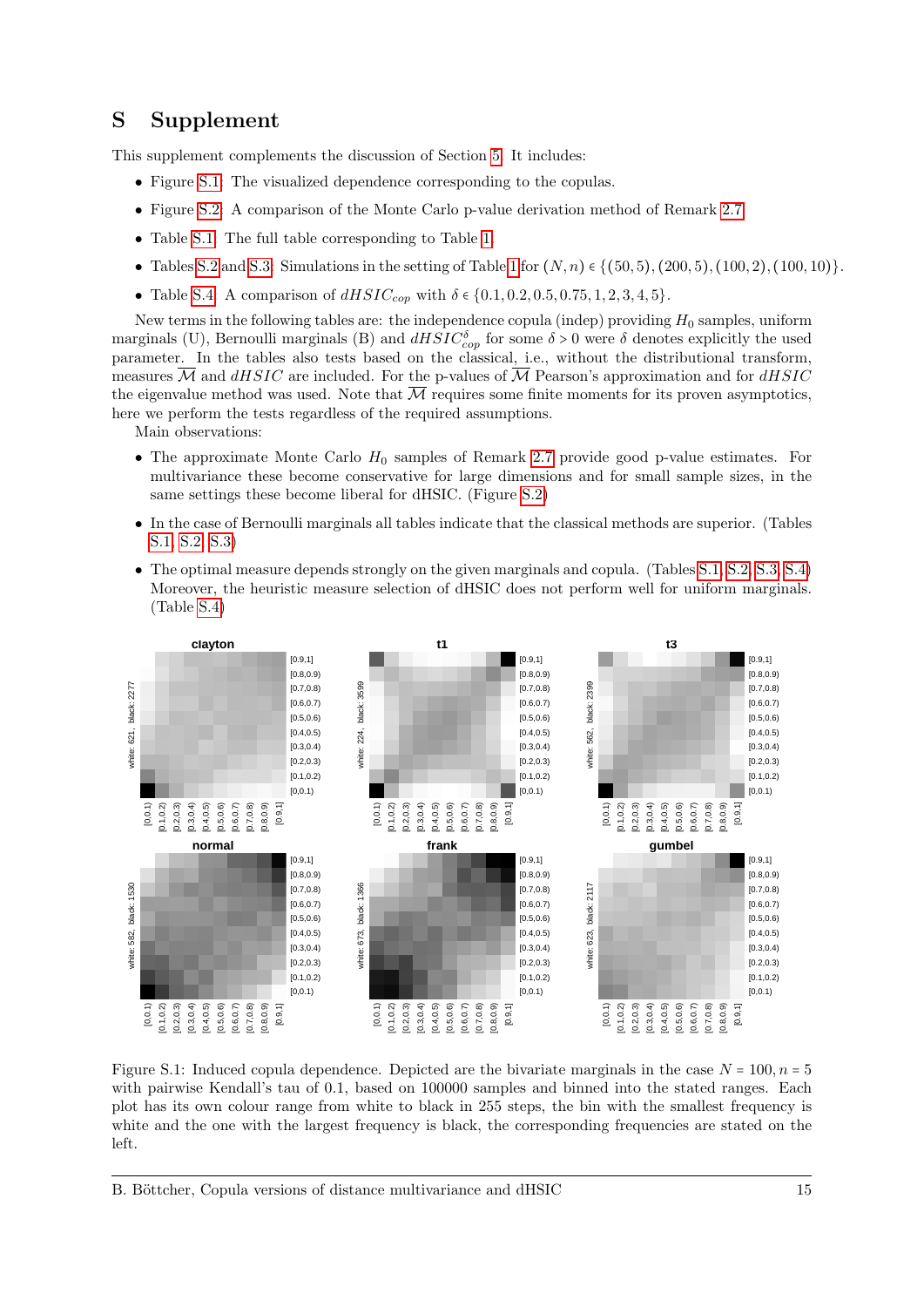

<span id="page-15-0"></span>Figure S.2: Performance under  $H_0$  of the fast p-value generation discussed in Remark [2.7.](#page-4-1) The plots are similar to those in Figure [1.](#page-9-0) For each graph 1000 samples of  $H_0$  data (of the stated marginals, sample size, dimension) were considered and its *exact Monte Carlo* p-values  $(x$ -axis) were computed using 100000 samples of  $H_0$  data, and its fast *approximate Monte Carlo* p-values (y-axis) were computed also based on 100000 samples (as described in Remark [2.7\)](#page-4-1). The  $x$ - and  $y$ -axes range both from 0 to 0.05. Note that points above the line indicate conservative behaviour.

Observations: Overall the performance of the approximate method is very good. Nevertheless, the method behaves complementary for dHSIC and multivariance: For multivariance the fast Monte Carlo method is conservative for small samples and also for large dimensions. In the same settings it becomes (slightly) liberal for dHSIC.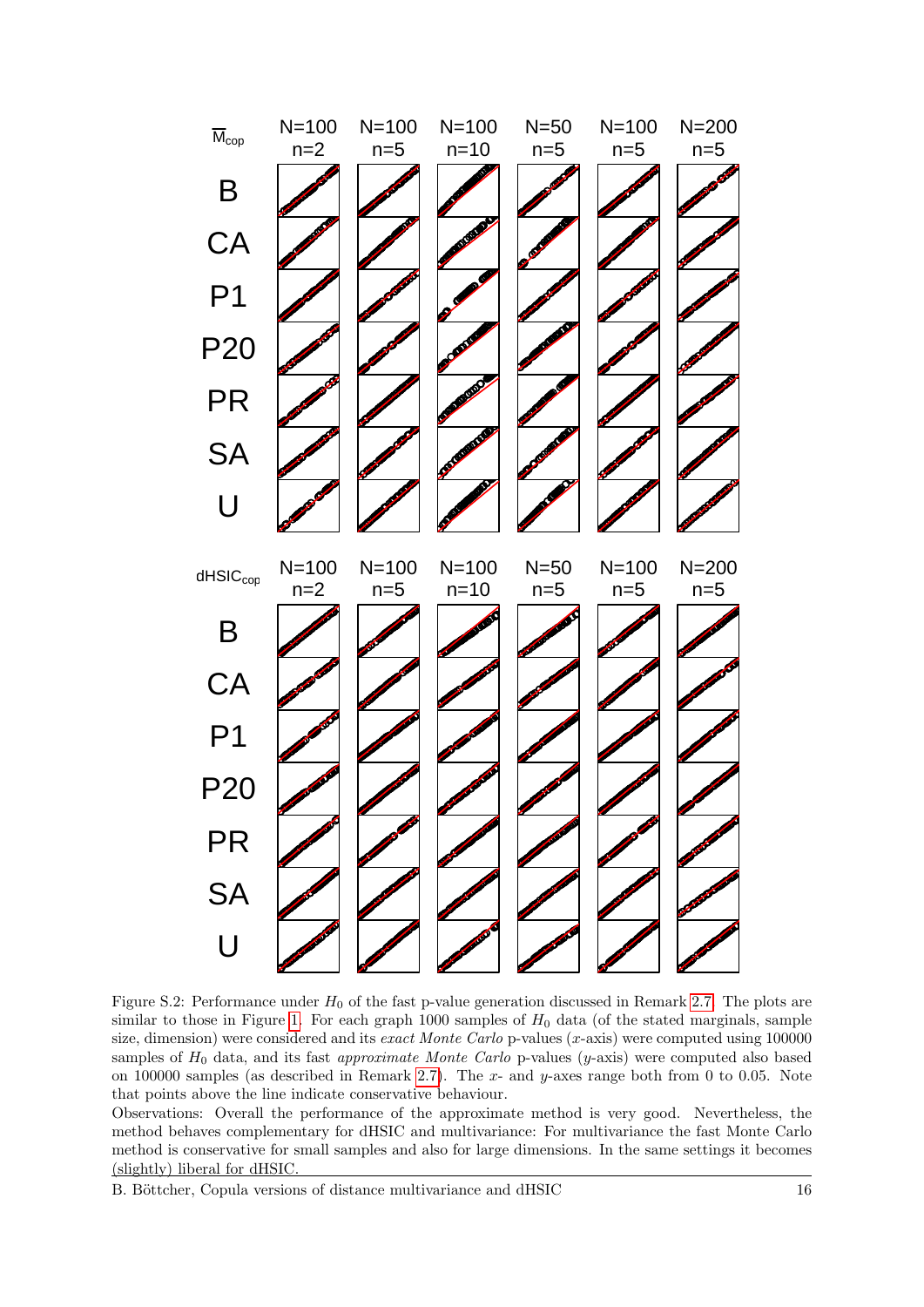| copula                     | type                      | $\overline{\mathcal{M}}$ | $\overline{\mathcal{M}}_{cop}$ | dHSIC     | $dHSIC_{cop}$ | Sn       | ${\rm Tn}$ | $\rm{Tr} \mathbf{T}$ | JSn      | JTn      | JTnT     | Wn       |
|----------------------------|---------------------------|--------------------------|--------------------------------|-----------|---------------|----------|------------|----------------------|----------|----------|----------|----------|
| normal                     | Β                         | 36.1                     | $29.6\,$                       | 50.2      | 30.7          |          |            |                      |          |          |          |          |
|                            | CA                        | 4.1                      | 72.9                           | $3.4\,$   | 83.2          | 82.4     | 67.8       | $82.5\,$             | 81.7     | 67.9     | 82.6     | $72.3\,$ |
|                            | P1                        | 71.0                     | 53.1                           | 63.3      | 63.1          | 82.5     | 61.6       | $75.1\,$             | 68.6     | 49.4     | 65.9     | $60.3\,$ |
|                            | P20                       | 74.1                     | 72.6                           | 1.0       | 82.7          | $82.4\,$ | 67.4       | 81.7                 | 80.5     | 66.2     | 81.6     | $71.6\,$ |
|                            | RP                        | 0.8                      | $71.5\,$                       | $1.8\,$   | 81.1          | 83.6     | 68.5       | $82.5\,$             | 81.7     | 66.8     | 82.1     | 71.7     |
|                            | <b>SA</b>                 | 39.6                     | 72.9                           | 44.7      | 83.0          | $82.4\,$ | 68.1       | $82.2\,$             | 81.7     | 68.2     | $82.5\,$ | $72.3\,$ |
|                            | ${\bf U}$                 | 73.6                     | 73.0                           | $82.1\,$  | 83.3          |          |            |                      |          |          |          |          |
| t1                         | $\, {\bf B}$              | $35.3\,$                 | $28.3\,$                       | 49.7      | 31.2          |          |            |                      |          |          |          |          |
|                            | CA                        | 100                      | 100                            | 100       | $83.1\,$      | 78.6     | 82.9       | 97.7                 | 79.4     | 83.5     | $97.5\,$ | $99.2\,$ |
|                            | P1                        | 99.9                     | 90.2                           | $74.6\,$  | $65.3\,$      | $82.1\,$ | 62.0       | $80.1\,$             | 68.7     | $50.3\,$ | 69.1     | $93.4\,$ |
|                            | P20                       | 100                      | 100                            | 100       | 82.7          | 78.6     | 83.0       | 98.0                 | 78.5     | 81.9     | 97.4     | $99.2\,$ |
|                            | $\mathbf{RP}$             | 48.8                     | 100                            | $2.6\,$   | 81.0          | $82.9\,$ | 81.0       | 96.9                 | 80.9     | $80.2\,$ | 96.3     | $98.6\,$ |
|                            | <b>SA</b>                 | 100                      | 100                            | 99.8      | 82.8          | 78.7     | $83.0\,$   | 97.9                 | 79.4     | 83.8     | $97.5\,$ | $99.2\,$ |
|                            | $\ensuremath{\mathrm{U}}$ | 100                      | 100                            | $54.0\,$  | $82.5\,$      |          |            |                      |          |          |          |          |
| $\ensuremath{\mathrm{t3}}$ | $\, {\bf B}$              | $34.3\,$                 | $27.7\,$                       | 47.6      | $28.6\,$      |          |            |                      |          |          |          |          |
|                            | CA                        | 92.9                     | 96.5                           | 99.9      | $82.6\,$      | 78.3     | 66.7       | $82.2\,$             | 77.8     | 66.8     | $82.9\,$ | $93.4\,$ |
|                            | P1                        | 97.6                     | $71.0\,$                       | $64.5\,$  | 67.0          | $81.7\,$ | 58.8       | $72.9\,$             | 68.3     | 47.9     | 66.1     | $81.8\,$ |
|                            | P20                       | 99.9                     | $96.3\,$                       | $69.6\,$  | $82.3\,$      | 77.6     | 66.2       | $81.7\,$             | 76.8     | 65.7     | $81.4\,$ | $92.9\,$ |
|                            | $\mathbf{RP}$             | 16.2                     | 94.1                           | $1.0\,$   | 81.9          | 80.0     | 66.6       | $81.3\,$             | 78.0     | 64.5     | $81.4\,$ | $91.9\,$ |
|                            | ${\rm SA}$                | 100                      | 96.6                           | $94.5\,$  | 82.8          | $77.9\,$ | 67.0       | $82.3\,$             | 77.9     | 66.6     | $82.4\,$ | $93.6\,$ |
|                            | U                         | 96.5                     | 96.5                           | $69.5\,$  | 82.6          |          |            |                      |          |          |          |          |
| clayton                    | $\, {\bf B}$              | 31.6                     | $27.8\,$                       | 46.5      | $29.4\,$      |          |            |                      |          |          |          |          |
|                            | CA                        | 17.7                     | $79.7\,$                       | 11.7      | 85.5          | 70.4     | 67.9       | $83.3\,$             | 70.3     | 68.2     | $83.3\,$ | $75.2\,$ |
|                            | P1                        | 46.2                     | 48.2                           | $43.2\,$  | $53.4\,$      | 68.8     | 54.4       | 69.5                 | 56.5     | 42.3     | $58.5\,$ | 47.1     |
|                            | P20                       | 79.3                     | 77.7                           | $1.3\,$   | 84.7          | $71.5\,$ | 67.9       | $83.6\,$             | 71.2     | 66.8     | $83.9\,$ | $75.3\,$ |
|                            | $\mathbf{RP}$             | 0.0                      | 75.2                           | $1.8\,$   | 81.8          | 72.8     | 67.4       | $81.4\,$             | 69.9     | 65.0     | $81.4\,$ | $71.2\,$ |
|                            | ${\rm SA}$                | 67.2                     | 79.7                           | $59.5\,$  | 85.3          | $70.2\,$ | 67.5       | $83.4\,$             | 69.9     | 68.4     | $83.5\,$ | $75.5\,$ |
|                            | $\ensuremath{\mathrm{U}}$ | 79.3                     | $79.5\,$                       | $81.9\,$  | 85.4          |          |            |                      |          |          |          |          |
| frank                      | $\, {\bf B}$              | $53.8\,$                 | $39.4\,$                       | 62.6      | $37.0\,$      |          |            |                      |          |          |          |          |
|                            | CA                        | $1.5\,$                  | 81.8                           | $3.8\,$   | 85.7          | 68.8     | 78.9       | $85.5\,$             | 68.6     | 79.0     | 85.8     | $80.7\,$ |
|                            | P <sub>1</sub>            | 71.8                     | $65.3\,$                       | $61.7\,$  | 65.6          | 67.3     | 70.7       | 79.9                 | 54.1     | 56.9     | $70.3\,$ | $70.3\,$ |
|                            | P20                       | 76.2                     | $82.3\,$                       | $2.4\,$   | 84.9          | $69.3\,$ | 79.0       | 86.1                 | 68.2     | 77.8     | $85.2\,$ | $80.1\,$ |
|                            | RP                        | $\rm 0.3$                | 80.8                           | $\rm 0.2$ | $84.9\,$      | $70.3\,$ | $78.9\,$   | 85.7                 | 67.8     | 77.7     | $85.5\,$ | $79.8\,$ |
|                            | <b>SA</b>                 | 27.9                     | $81.8\,$                       | $54.0\,$  | 85.9          | 68.8     | 78.8       | 85.7                 | 68.4     | 79.2     | $85.4\,$ | $80.3\,$ |
|                            | $\mathbf U$               | 82.8                     | $81.8\,$                       | $83.4\,$  | 85.7          |          |            |                      |          |          |          |          |
| gumbel                     | $\, {\bf B}$              | 41.2                     | $31.2\,$                       | 44.7      | 27.9          |          |            |                      |          |          |          |          |
|                            | ${\rm CA}$                | $27.2\,$                 | $85.9\,$                       | $7.9\,$   | $81.5\,$      | $60.6\,$ | $81.9\,$   | $80.5\,$             | $60.0\,$ | $82.4\,$ | 80.8     | 88.4     |
|                            | P1                        | 88.4                     | $73.9\,$                       | 54.4      | 65.2          | 61.9     | 79.2       | 76.0                 | 48.5     | 67.6     | 67.1     | 84.4     |
|                            | P20                       | 89.0                     | 85.4                           | $1.3\,$   | 80.8          | $62.4\,$ | $81.6\,$   | 80.3                 | $60.4\,$ | 80.9     | $79.1\,$ | $88.0\,$ |
|                            | $\mathbf{RP}$             | 21.1                     | 85.8                           | $\rm 0.2$ | $80.6\,$      | 62.6     | $83.0\,$   | $80.2\,$             | $60.4\,$ | 81.5     | 79.7     | 87.9     |
|                            | <b>SA</b>                 | 72.0                     | $85.8\,$                       | $38.1\,$  | $81.6\,$      | 60.6     | $82.0\,$   | 80.1                 | 59.4     | $82.1\,$ | $80.6\,$ | 88.3     |
|                            | ${\bf U}$                 | 86.0                     | $85.9\,$                       | $77.5\,$  | 81.4          |          |            |                      |          |          |          |          |
| indep                      | $\, {\bf B}$              | $4.2\,$                  | $\bf 4.8$                      | $4.3\,$   | 4.8           |          |            |                      |          |          |          |          |
|                            | CA                        | 1.0                      | $5.0\,$                        | $1.5\,$   | 5.3           |          |            |                      |          |          |          |          |
|                            | P1                        | $4.3\,$                  | $4.7\,$                        | $2.8\,$   | 5.4           |          |            |                      |          |          |          |          |
|                            | P20                       | 5.6                      | $5.3\,$                        | $\rm 0.2$ | 5.1           |          |            |                      |          |          |          |          |
|                            | $\mathbf{RP}$             | 0.0                      | $\bf 5.6$                      | $0.0\,$   | 4.7           |          |            |                      |          |          |          |          |
|                            | ${\rm SA}$                | $3.7\,$                  | $4.8\,$                        | $1.7\,$   | 4.9           |          |            |                      |          |          |          |          |
|                            | U                         | $5.0\,$                  | 4.9                            | 4.1       | 5.1           |          |            |                      |          |          |          |          |

<span id="page-16-0"></span>Table S.1: Extension of Table [1](#page-8-0) with details of [\[8,](#page-12-4) Table S15]. The maximum in each row is printed in bold. The quoted table contained one more test using a measure called 'R' based on [\[9\]](#page-12-5). It was removed here because in general it is non-consistent. Nevertheless, in the given setting its power was only exceeded by multivariance in the case of the Student copulas.

Observations: There is no overall optimal test. The classical measures outperform sometimes the copula based measures, in particular in the case of the Student copula (with 1 and 3 degrees of freedom).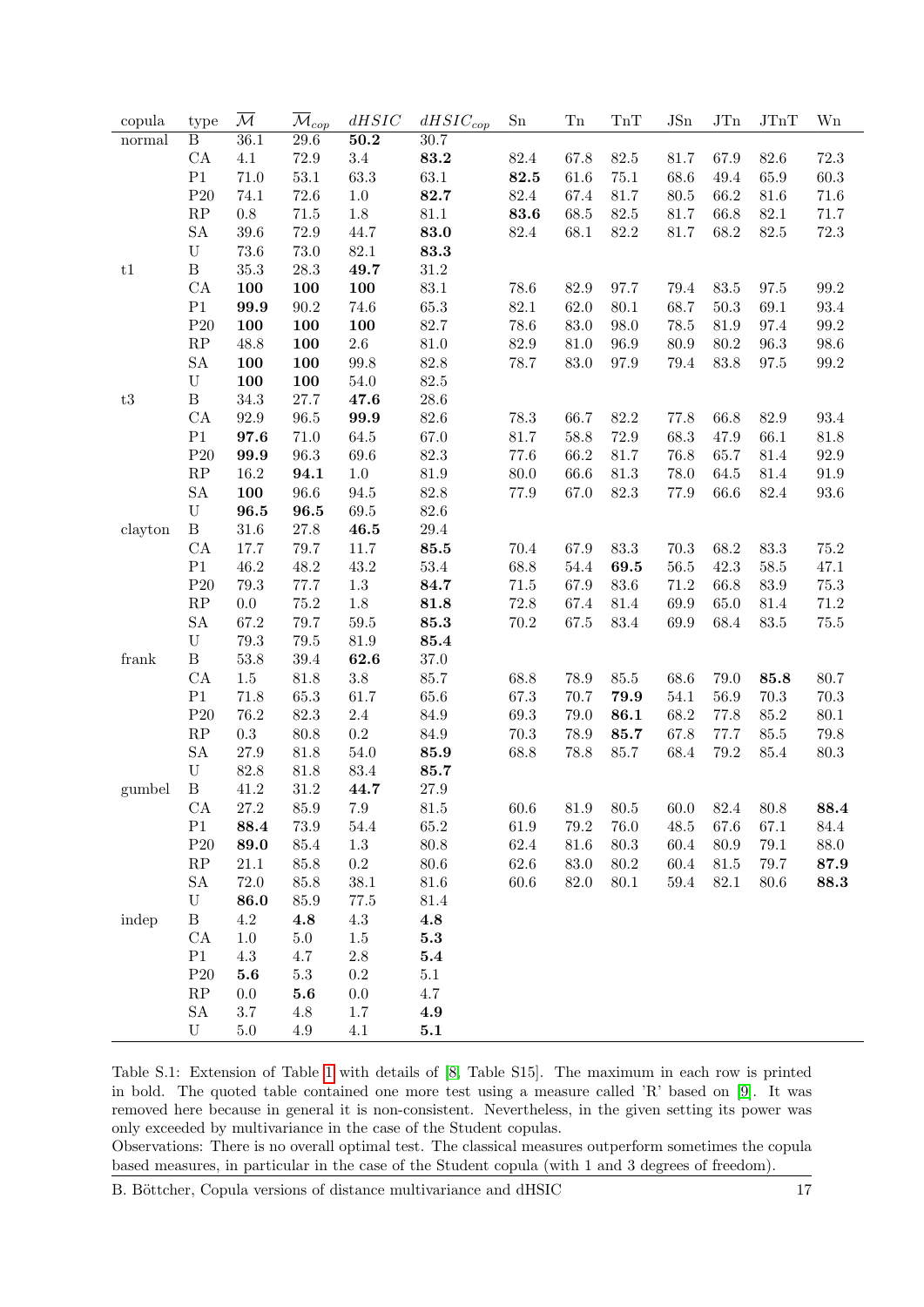<span id="page-17-0"></span>

|                            |                           |                          |                                | $N = 50, n = 5$ |                     | $N = 200, n = 5$         |                                |            |               |  |
|----------------------------|---------------------------|--------------------------|--------------------------------|-----------------|---------------------|--------------------------|--------------------------------|------------|---------------|--|
| copula                     | type                      | $\overline{\mathcal{M}}$ | $\overline{\mathcal{M}}_{cop}$ | $dHSIC$         | $dHSIC_{cop}$       | $\overline{\mathcal{M}}$ | $\overline{\mathcal{M}}_{cop}$ | $dHSIC$    | $dHSIC_{cop}$ |  |
| normal                     | Β                         | $\overline{20.1}$        | 14.0                           | 25.8            | 15.9                | $\overline{69.5}$        | 59.6                           | 84.4       | 60.8          |  |
|                            | ${\rm CA}$                | $5.4\,$                  | $42.4\,$                       | $\rm 0.3$       | $\bf 53.8$          | $2.9\,$                  | $97.6\,$                       | $12.3\,$   | 99.3          |  |
|                            | P1                        | 41.6                     | $27.9\,$                       | $26.9\,$        | $34.4\,$            | $95.4\,$                 | 88.4                           | 96.2       | $93.4\,$      |  |
|                            | $\mathrm{P}20$            | $39.7\,$                 | 41.2                           | $0.0\,$         | 53.2                | $98.1\,$                 | $97.1\,$                       | 15.9       | 99.0          |  |
|                            | $\mathbf{RP}$             | $2.1\,$                  | 41.9                           | $\rm 0.2$       | 52.2                | $\rm 0.3$                | 97.0                           | 14.9       | 99.0          |  |
|                            | SA                        | 19.7                     | 41.4                           | $11.3\,$        | 53.2                | $80.7\,$                 | $97.6\,$                       | $92.8\,$   | 99.3          |  |
|                            | $\mathbf U$               | 44.7                     | 41.6                           | $47.3\,$        | 53.8                | $97.9\,$                 | $97.5\,$                       | 99.3       | 99.3          |  |
| t1                         | $\, {\bf B}$              | 19.9                     | $15.9\,$                       | $\bf 25.4$      | $16.1\,$            | 66.4                     | 54.7                           | 82.1       | 56.1          |  |
|                            | ${\rm CA}$                | 100                      | $99.8\,$                       | $99.8\,$        | $59.2\,$            | 100                      | 100                            | 100        | 96.7          |  |
|                            | P1                        | 97.8                     | $69.1\,$                       | $24.3\,$        | $39.3\,$            | 100                      | $98.9\,$                       | $99.6\,$   | $90.9\,$      |  |
|                            | P20                       | 100                      | 99.7                           | 94.4            | $57.9\,$            | 100                      | 100                            | 100        | 96.4          |  |
|                            | $\mathbf{RP}$             | 44.6                     | 99.2                           | $0.1\,$         | $57.9\,$            | 48.6                     | 100                            | $22.3\,$   | $96.5\,$      |  |
|                            | SA                        | 100                      | $99.8\,$                       | $68.4\,$        | $59.0\,$            | 100                      | 100                            | 100        | 96.8          |  |
|                            | $\mathbf U$               | $99.6\,$                 | 99.8                           | $22.8\,$        | 58.7                | 100                      | 100                            | $87.8\,$   | 96.7          |  |
| $\ensuremath{\mathrm{t3}}$ | $\, {\bf B}$              | $18.5\,$                 | $16.1\,$                       | 27.2            | 17.8                | 67.9                     | $57.3\,$                       | 84.3       | $58.2\,$      |  |
|                            | ${\rm CA}$                | 84.6                     | $79.4\,$                       | $82.2\,$        | $57.1\,$            | 96.7                     | $99.9\,$                       | 100        | $99.0\,$      |  |
|                            | P1                        | 80.6                     | 44.5                           | $23.6\,$        | $38.6\,$            | 99.9                     | 94.0                           | $97.5\,$   | 92.3          |  |
|                            | P20                       | 97.8                     | $79.6\,$                       | $6.9\,$         | $57.3\,$            | 100                      | 100                            | $99.9\,$   | $99.1\,$      |  |
|                            | $\mathbf{RP}$             | 18.5                     | 71.9                           | $\rm 0.3$       | $55.0\,$            | $20.4\,$                 | 99.7                           | $15.2\,$   | 98.8          |  |
|                            | ${\rm SA}$                | 99.0                     | 80.2                           | $32.9\,$        | $57.1\,$            | 100                      | 99.8                           | 100        | $99.0\,$      |  |
|                            | $\mathbf U$               | 81.5                     | $79.9\,$                       | $36.8\,$        | $57.1\,$            | 100                      | 99.9                           | 97.4       | $99.0\,$      |  |
| clayton                    | $\, {\bf B}$              | $16.6\,$                 | $13.5\,$                       | $\bf 23.1$      | $16.5\,$            | $64.4\,$                 | $53.3\,$                       | 80.1       | $56.2\,$      |  |
|                            | ${\rm CA}$                | 17.9                     | $46.5\,$                       | $2.7\,$         | 54.6                | $19.5\,$                 | $97.9\,$                       | $42.5\,$   | 99.4          |  |
|                            | P1                        | 23.8                     | $21.8\,$                       | 15.8            | 27.7                | $83.1\,$                 | $83.2\,$                       | $82.6\,$   | 87.7          |  |
|                            | P20                       | $50.1\,$                 | 45.7                           | 0.1             | 53.4                | 98.6                     | 97.3                           | $22.1\,$   | 99.4          |  |
|                            | $\mathbf{RP}$             | $0.6\,$                  | 42.4                           | $\rm 0.3$       | 51.5                | $0.0\,$                  | $96.5\,$                       | 18.2       | 99.1          |  |
|                            | ${\rm SA}$                | 42.3                     | 46.3                           | 16.2            | 54.7                | 94.7                     | 97.8                           | $97.3\,$   | 99.4          |  |
|                            | $\mathbf U$               | $\rm 49.5$               | $46.4\,$                       | 44.9            | 54.1                | $97.5\,$                 | $97.9\,$                       | $99.3\,$   | 99.4          |  |
| frank                      | $\, {\bf B}$              | $26.9\,$                 | 18.8                           | $\bf 29.3$      | $19.4\,$            | 85.8                     | 72.8                           | 90.9       | 69.2          |  |
|                            | ${\rm CA}$                | $2.3\,$                  | 44.6                           | $1.3\,$         | 51.3                | $0.5\,$                  | $98.8\,$                       | 16.4       | 99.3          |  |
|                            | P1                        | 38.9                     | $31.9\,$                       | $23.0\,$        | $35.1\,$            | 94.8                     | $92.5\,$                       | $93.0\,$   | $93.4\,$      |  |
|                            | P20                       | $35.4\,$                 | $43.5\,$                       | $\rm 0.2$       | 50.8                | 97.7                     | $98.5\,$                       | $31.5\,$   | 99.1          |  |
|                            | $\mathbf{RP}$             | $0.5\,$                  | 43.2                           | $0.0\,$         | $\boldsymbol{51.1}$ | 0.1                      | $98.4\,$                       | $2.7\,$    | 99.2          |  |
|                            | <b>SA</b>                 | 14.0                     | 44.4                           | 15.4            | 50.7                | $71.0\,$                 | 98.7                           | 94.4       | 99.3          |  |
|                            | $\ensuremath{\mathrm{U}}$ | 47.0                     | 44.8                           | 47.4            | 51.4                | 98.9                     | 98.9                           | 99.3       | 99.3          |  |
| gumbel                     | $\mathbf{B}$              | 23.0                     | 14.9                           | 23.4            | 16.1                | 79.6                     | 60.5                           | $\bf 80.5$ | $56.0\,$      |  |
|                            | CA                        | 23.9                     | 56.4                           | 1.6             | $51.4\,$            | 32.7                     | 98.9                           | 26.6       | 98.3          |  |
|                            | P1                        | 66.0                     | 44.7                           | 19.8            | $38.0\,$            | 99.3                     | $95.3\,$                       | $93.3\,$   | $93.3\,$      |  |
|                            | P20                       | 60.0                     | 56.0                           | $0.0\,$         | $51.2\,$            | 99.6                     | 99.0                           | 16.3       | 98.4          |  |
|                            | $\rm RP$                  | 19.6                     | ${\bf 56.1}$                   | $0.0\,$         | $51.1\,$            | 21.6                     | 98.9                           | 1.7        | 98.3          |  |
|                            | <b>SA</b>                 | $45.8\,$                 | 56.3                           | $\,9.6$         | $51.0\,$            | 95.0                     | 98.8                           | 85.8       | 98.5          |  |
|                            | $\mathbf U$               | 59.6                     | 56.3                           | 41.8            | 51.3                | 98.9                     | 98.9                           | 98.0       | 98.3          |  |
| indep                      | $\, {\bf B}$              | 4.8                      | $3.9\,$                        | $3.2\,$         | $4.6\,$             | $4.3\,$                  | $5.0\,$                        | $5.0\,$    | 5.2           |  |
|                            | CA                        | $2.2\,$                  | $\!3.2\!$                      | $\rm 0.2$       | 4.7                 | $\rm 0.3$                | 5.7                            | $2.0\,$    | 6.0           |  |
|                            | P1                        | 6.1                      | $5.5\,$                        | $2.4\,$         | 6.8                 | $5.0\,$                  | 5.6                            | 4.9        | $5.2\,$       |  |
|                            | P20                       | 5.6                      | 4.2                            | $0.1\,$         | $5.4\,$             | 6.2                      | 5.9                            | 0.4        | $6.0\,$       |  |
|                            | $\mathbf{RP}$             | $\rm 0.2$                | $3.4\,$                        | $0.0\,$         | $\bf 5.3$           | $0.0\,$                  | 5.9                            | 0.0        | 6.5           |  |
|                            | <b>SA</b>                 | 4.9                      | $3.5\,$                        | $0.7\,$         | 4.6                 | $5.0\,$                  | 5.7                            | $3.2\,$    | 5.7           |  |
|                            | $\mathbf U$               | 4.5                      | $3.1\,$                        | $2.7\,$         | 4.7                 | $5.8\,$                  | $5.7\,$                        | 5.7        | 6.0           |  |

Table S.2: Setting of Table [1](#page-8-0) with different N. For each parameter setting the maximum in each row is printed in bold.

Observations: With increasing sample size the power increases and the optimal test changes in certain cases. The tests without the distributional transform can be more powerful than the copula versions. The copula-based tests seem to become somewhat liberal with increasing sample size.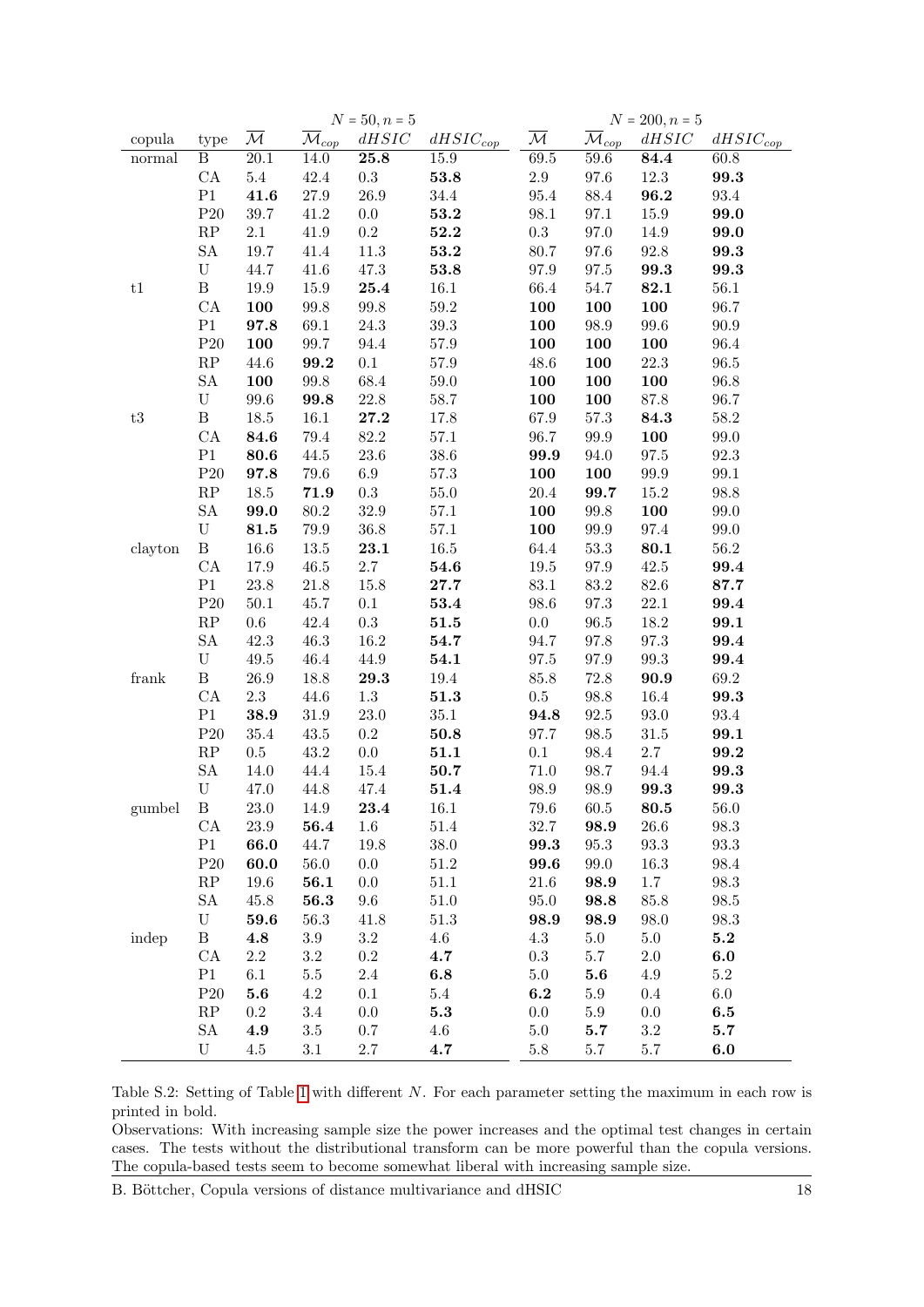<span id="page-18-0"></span>

|                            |                           |                          |                                | $N = 100, n = 2$ |               | $N = 100, n = 10$        |                                |            |               |  |
|----------------------------|---------------------------|--------------------------|--------------------------------|------------------|---------------|--------------------------|--------------------------------|------------|---------------|--|
| copula                     | type                      | $\overline{\mathcal{M}}$ | $\overline{\mathcal{M}}_{cop}$ | dHSIC            | $dHSIC_{cop}$ | $\overline{\mathcal{M}}$ | $\overline{\mathcal{M}}_{cop}$ | dHSIC      | $dHSIC_{cop}$ |  |
| normal                     | $\, {\bf B}$              | 17.3                     | 14.1                           | 17.4             | 13.7          | $37.6\,$                 | 8.6                            | 84.7       | 62.9          |  |
|                            | ${\rm CA}$                | $7.2\,$                  | $28.7\,$                       | $5.2\,$          | $32.9\,$      | $1.7\,$                  | $59.5\,$                       | $\rm 0.3$  | 99.8          |  |
|                            | P1                        | 23.7                     | $20.2\,$                       | $23.0\,$         | $21.0\,$      | $80.8\,$                 | $29.7\,$                       | 94.5       | 96.6          |  |
|                            | $\mathrm{P}20$            | $29.1\,$                 | $29.0\,$                       | $12.3\,$         | 33.3          | $50.5\,$                 | $59.4\,$                       | $0.0\,$    | 99.7          |  |
|                            | $\mathbf{RP}$             | $5.6\,$                  | $28.6\,$                       | $8.7\,$          | 33.2          | $\rm 0.2$                | $54.2\,$                       | $0.0\,$    | 99.8          |  |
|                            | ${\rm SA}$                | 28.8                     | $28.6\,$                       | $23.2\,$         | 33.1          | $28.5\,$                 | $59.1\,$                       | $\rm 49.9$ | 99.8          |  |
|                            | $\ensuremath{\mathrm{U}}$ | $27.9\,$                 | $28.7\,$                       | 32.6             | 32.6          | 64.4                     | $59.2\,$                       | $99.7\,$   | 99.8          |  |
| t1                         | $\, {\bf B}$              | $15.5\,$                 | $12.3\,$                       | 15.7             | $11.1\,$      | $38.7\,$                 | 7.6                            | 84.7       | $63.5\,$      |  |
|                            | ${\rm CA}$                | 99.0                     | $40.5\,$                       | $96.3\,$         | $28.6\,$      | 100                      | 100                            | 100        | $99.9\,$      |  |
|                            | P1                        | 46.3                     | $24.0\,$                       | $19.8\,$         | 22.2          | 100                      | 100                            | $99.6\,$   | $95.9\,$      |  |
|                            | $\mathrm{P}20$            | $75.7\,$                 | $40.6\,$                       | 95.6             | $27.1\,$      | 100                      | 100                            | $93.1\,$   | $99.8\,$      |  |
|                            | $\mathbf{RP}$             | 40.3                     | 37.4                           | 17.8             | $28.3\,$      | $51.4\,$                 | 100                            | $0.0\,$    | $99.8\,$      |  |
|                            | ${\rm SA}$                | 97.2                     | $40.6\,$                       | $38.6\,$         | $28.3\,$      | 100                      | 100                            | 100        | $99.9\,$      |  |
|                            | $\ensuremath{\mathrm{U}}$ | 40.7                     | $40.6\,$                       | 17.1             | $28.4\,$      | 100                      | 100                            | $85.9\,$   | $99.9\,$      |  |
| $\ensuremath{\mathrm{t3}}$ | $\, {\bf B}$              | $15.3\,$                 | $13.0\,$                       | 15.4             | $11.0\,$      | $40.2\,$                 | $6.6\,$                        | 84.4       | 66.3          |  |
|                            | ${\rm CA}$                | 58.3                     | $29.8\,$                       | $23.6\,$         | $30.7\,$      | $97.5\,$                 | 100                            | 100        | 99.7          |  |
|                            | P1                        | 31.8                     | $21.4\,$                       | $21.5\,$         | $21.8\,$      | 100                      | $99.8\,$                       | $97.5\,$   | 96.5          |  |
|                            | P20                       | 38.2                     | $28.3\,$                       | $31.0\,$         | $29.9\,$      | 100                      | 100                            | $0.0\,$    | $99.8\,$      |  |
|                            | $\mathbf{RP}$             | $22.3\,$                 | $28.4\,$                       | 9.7              | 30.2          | $15.1\,$                 | 100                            | $0.0\,$    | $99.6\,$      |  |
|                            | ${\rm SA}$                | 59.4                     | $29.3\,$                       | $20.5\,$         | $30.8\,$      | 100                      | 100                            | 100        | 99.7          |  |
|                            | $\mathbf U$               | $27.6\,$                 | $29.5\,$                       | $24.5\,$         | 30.7          | 100                      | 100                            | $96.7\,$   | $99.7\,$      |  |
| clayton                    | $\, {\bf B}$              | 17.7                     | $13.1\,$                       | 17.6             | $11.4\,$      | $34.9\,$                 | $\!\!\!\!\!8.5$                | 82.6       | $60.5\,$      |  |
|                            | ${\rm CA}$                | $17.0\,$                 | $28.2\,$                       | $6.6\,$          | 31.8          | $19.7\,$                 | $90.1\,$                       | $4.2\,$    | 99.8          |  |
|                            | P1                        | 20.1                     | 17.6                           | 17.6             | $17.3\,$      | $20.9\,$                 | 16.3                           | 74.8       | 91.3          |  |
|                            | $\mathrm{P}20$            | $30.1\,$                 | $28.1\,$                       | 15.7             | 31.8          | 79.1                     | 89.0                           | $0.0\,$    | 99.7          |  |
|                            | $\mathbf{RP}$             | $1.7\,$                  | $27.5\,$                       | $11.6\,$         | 29.7          | $0.0\,$                  | 79.0                           | $0.0\,$    | 99.3          |  |
|                            | ${\rm SA}$                | 37.5                     | $28.4\,$                       | $24.8\,$         | $31.8\,$      | 76.4                     | 89.9                           | 83.7       | 99.8          |  |
|                            | $\mathbf U$               | $28.2\,$                 | $28.1\,$                       | $30.8\,$         | 32.0          | $90.3\,$                 | $90.0\,$                       | $99.2\,$   | 99.8          |  |
| frank                      | $\, {\bf B}$              | $21.8\,$                 | 13.6                           | 22.2             | 12.3          | 69.9                     | $10.0\,$                       | 92.4       | 74.4          |  |
|                            | ${\rm CA}$                | $5.0\,$                  | $32.8\,$                       | $6.1\,$          | 34.7          | 0.1                      | 63.4                           | $\rm 0.4$  | 99.4          |  |
|                            | P1                        | 27.6                     | $22.9\,$                       | $25.7\,$         | $24.1\,$      | 64.5                     | 35.9                           | 87.8       | 96.0          |  |
|                            | P20                       | $32.2\,$                 | $31.5\,$                       | $18.2\,$         | 33.0          | $35.4\,$                 | 63.7                           | $0.0\,$    | 99.5          |  |
|                            | $\mathbf{RP}$             | $\!3.2\!$                | $31.8\,$                       | $11.4\,$         | 33.1          | $0.0\,$                  | $62.2\,$                       | $0.0\,$    | 99.4          |  |
|                            | ${\rm SA}$                | 28.7                     | 32.7                           | $25.4\,$         | 34.8          | $\!\!\!\!\!8.9$          | $63.5\,$                       | 71.4       | 99.4          |  |
|                            | $\ensuremath{\mathrm{U}}$ | $33.3\,$                 | 33.1                           | $34.2\,$         | 34.7          | 67.7                     | 63.4                           | 99.0       | 99.4          |  |
| gumbel                     | $\mathbf{B}$              | 16.0                     | 12.0                           | 16.0             | 11.4          | 79.6                     | 11.4                           | $\bf 80.8$ | 61.4          |  |
|                            | CA                        | 18.0                     | 27.8                           | 4.8              | $\bf 30.8$    | 32.2                     | 93.8                           | 2.3        | 98.5          |  |
|                            | P1                        | 29.4                     | $20.9\,$                       | $26.3\,$         | $22.3\,$      | 95.1                     | 86.7                           | 72.4       | $93.6\,$      |  |
|                            | P20                       | 31.4                     | $27.3\,$                       | 14.6             | $29.8\,$      | 88.6                     | $93.3\,$                       | 0.0        | 98.1          |  |
|                            | $\mathbf{RP}$             | 14.8                     | $27.9\,$                       | $6.8\,$          | 30.4          | $24.3\,$                 | 92.8                           | $0.0\,$    | 98.4          |  |
|                            | <b>SA</b>                 | 35.1                     | $28.2\,$                       | $21.1\,$         | $30.8\,$      | 76.1                     | 93.5                           | $39.2\,$   | 98.6          |  |
|                            | $\mathbf U$               | $27.9\,$                 | $27.9\,$                       | $29.5\,$         | 31.2          | 94.0                     | 93.7                           | 97.0       | 98.5          |  |
| indep                      | $\, {\bf B}$              | $5.7\,$                  | $5.9\,$                        | $5.6\,$          | 6.2           | 6.9                      | 4.9                            | $3.4\,$    | $5.5\,$       |  |
|                            | CA                        | 4.7                      | 4.9                            | $2.6\,$          | $4.8\,$       | $0.0\,$                  | $2.8\,$                        | 0.0        | 6.7           |  |
|                            | P1                        | $4.2\,$                  | 4.9                            | 5.1              | $4.5\,$       | 5.1                      | 4.6                            | 1.0        | 5.8           |  |
|                            | P20                       | 4.5                      | $3.9\,$                        | 5.7              | $4.3\,$       | 4.5                      | $3.3\,$                        | 0.0        | 6.4           |  |
|                            | $\mathbf{RP}$             | $2.2\,$                  | $5.2\,$                        | $2.1\,$          | 5.4           | $0.0\,$                  | $3.7\,$                        | 0.0        | 6.5           |  |
|                            | ${\rm SA}$                | $4.7\,$                  | 4.8                            | $3.0\,$          | 4.4           | $2.8\,$                  | 2.9                            | 0.1        | 6.7           |  |
|                            | U                         | 4.4                      | 4.9                            | 4.6              | $4.8\,$       | 4.5                      | $2.7\,$                        | $\!3.3$    | 6.8           |  |
|                            |                           |                          |                                |                  |               |                          |                                |            |               |  |

Table S.3: Setting of Table [1](#page-8-0) with different n. For each parameter setting the maximum in each row is printed in bold.

Observations: With increasing dimension the power increases and the optimal test might change. The tests without the distributional transform can be more powerful than the copula versions. dHSIC becomes liberal with increasing dimension.